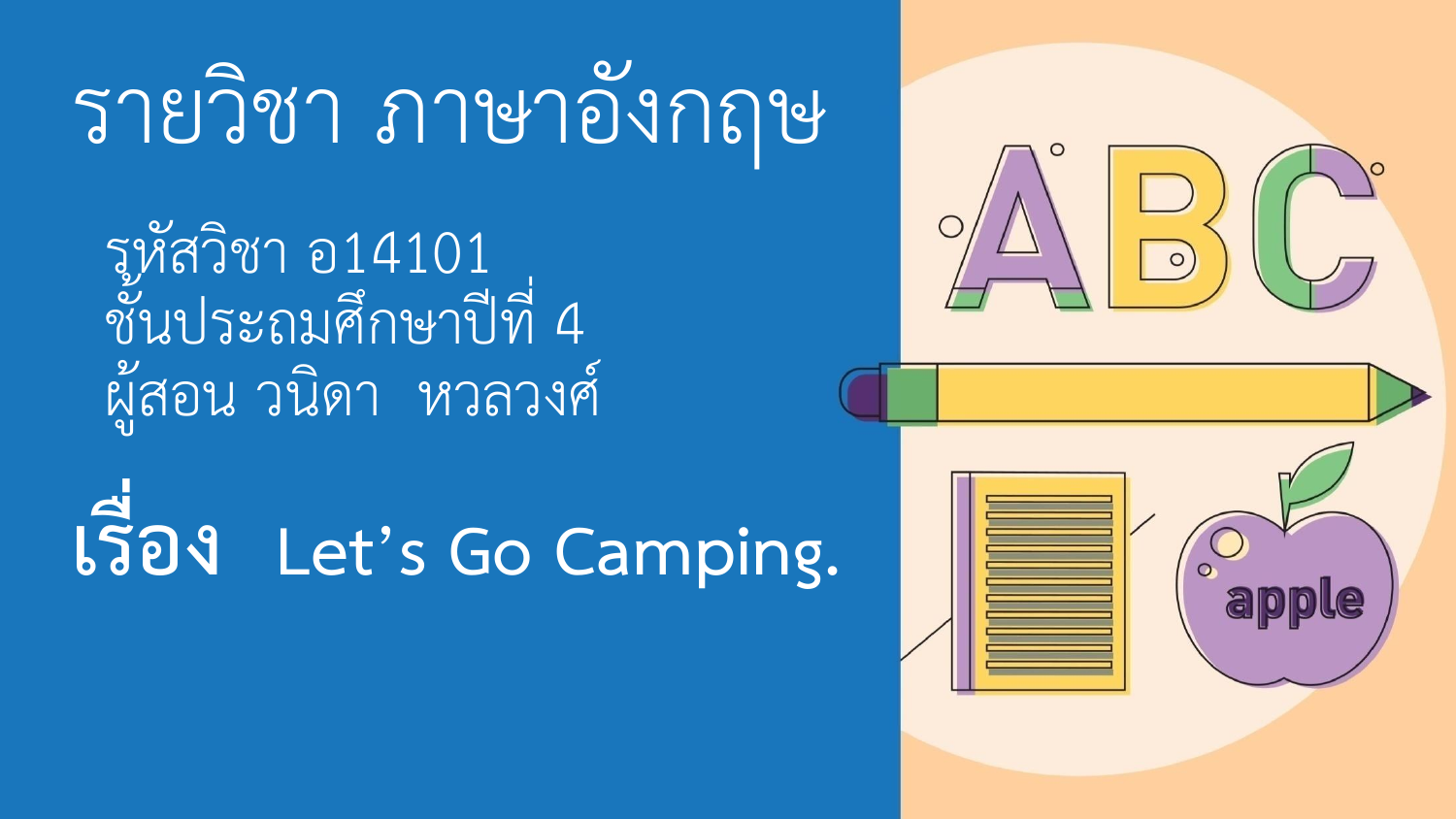#### **จ ดประสงค การเร ี ยนร ้ ู ุ ์**

- 1. ออกเสียงคำ สะกดคำ อ่านกลุ่มคำ ประโยค ข้อความง่ายๆ **เกี่ยวกับกำรอยู่ค่ำยพักแรมได้**
- **2. บอกควำมหมำยของประโยคและข้อควำมสั้นๆ เกี่ยวกับ กำรอยู่ค่ำยพักแรมที่ฟังหรืออ่ำนได้**
- **3. พูดถำม-ตอบง่ำย ๆ เกี่ยวกับสิ่งของอยู่ค่ำยพักแรมได้**
- **4. เขียนให้ข้อมูลเกี่ยวกับตนเองได้**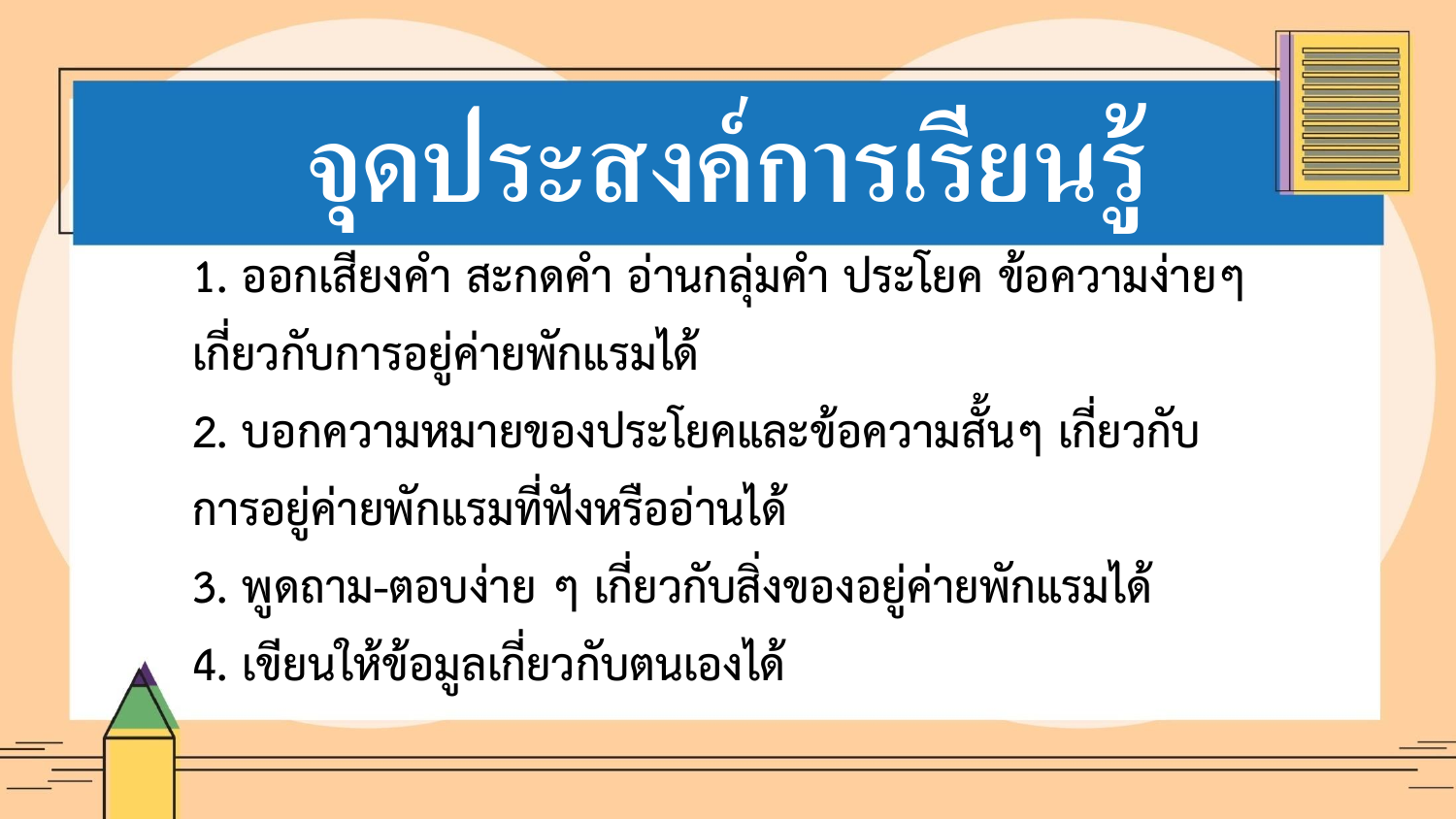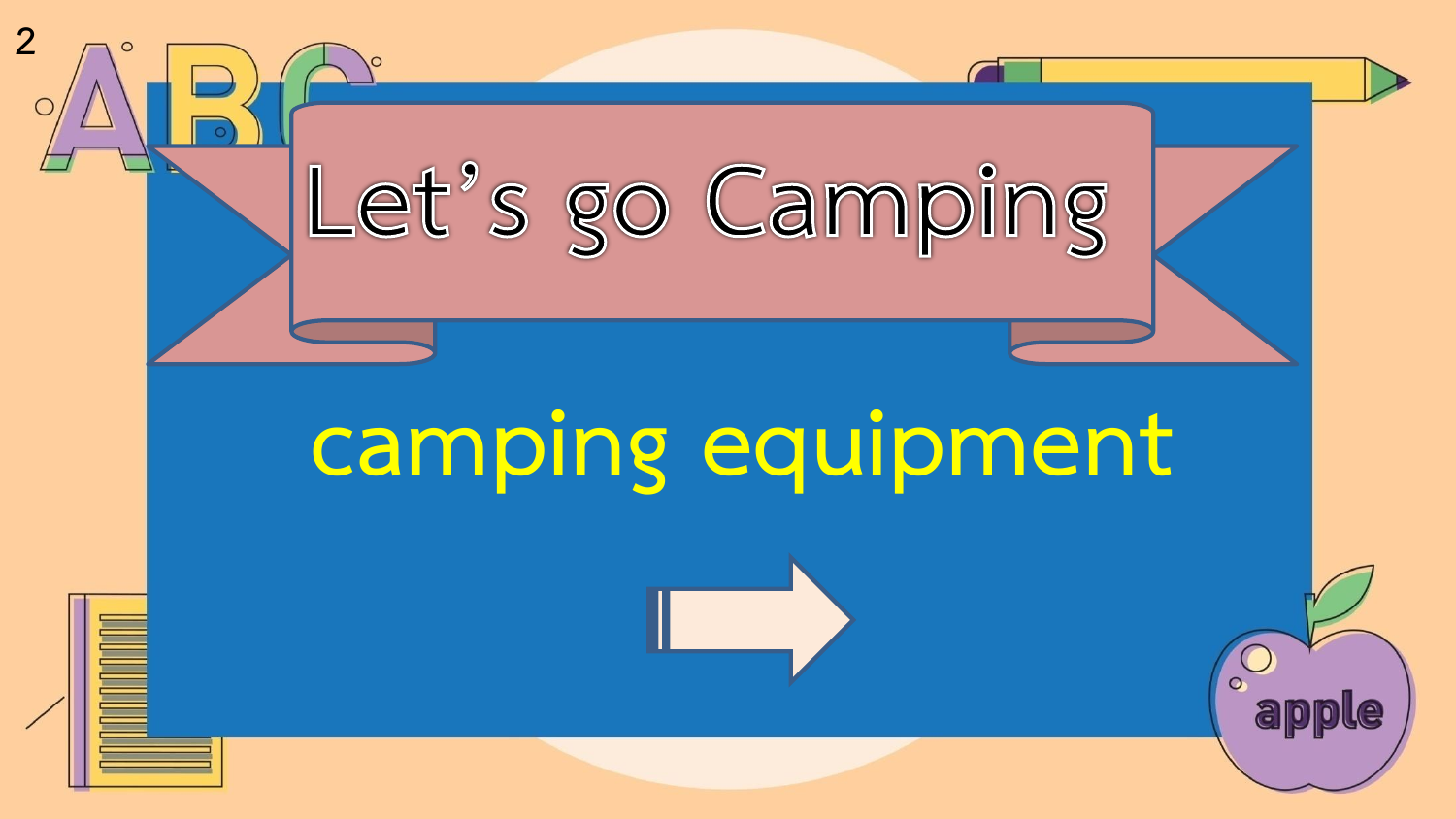

**a tent**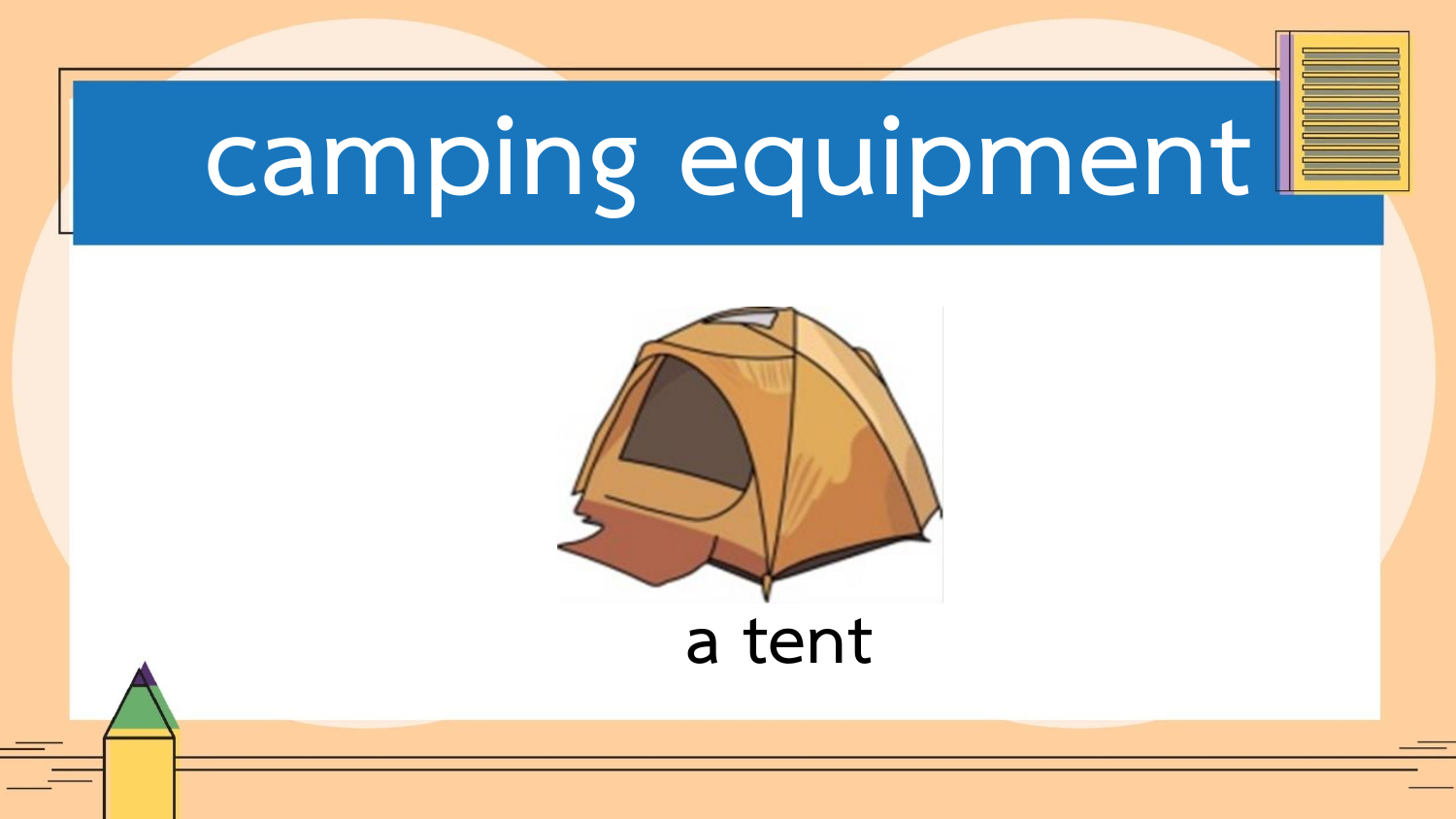



#### **a sleeping bag**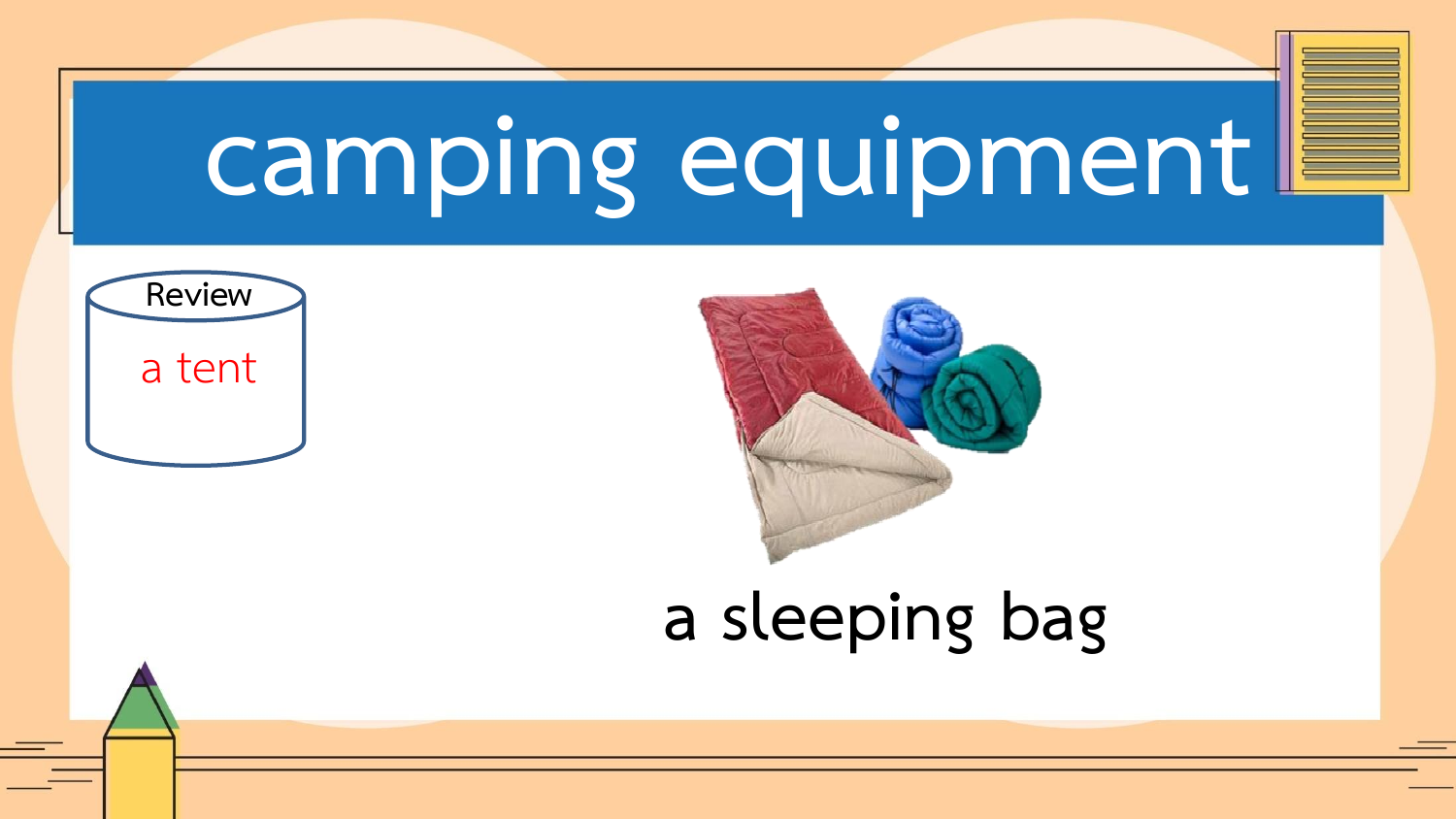



**<sup>a</sup>torch**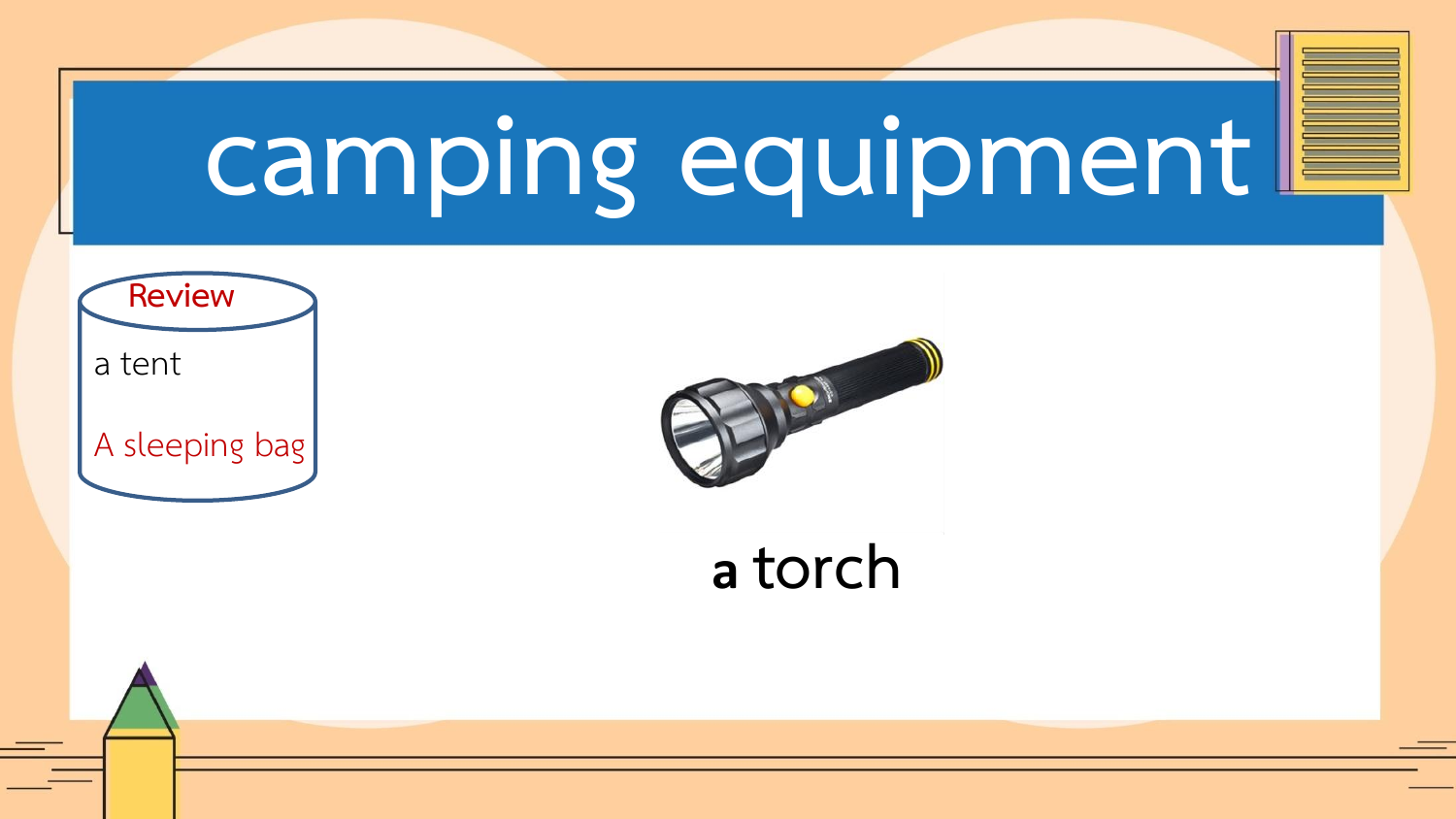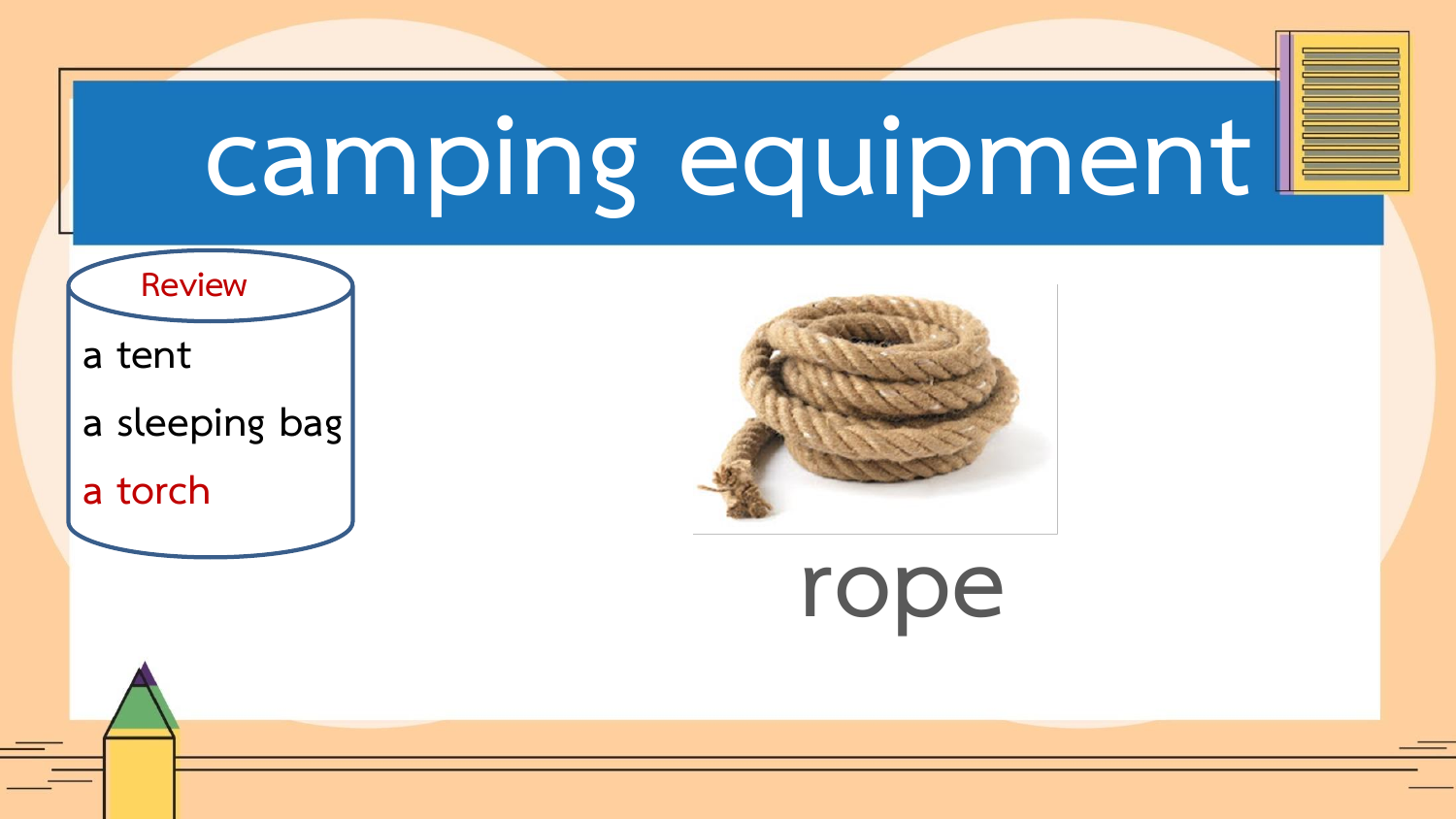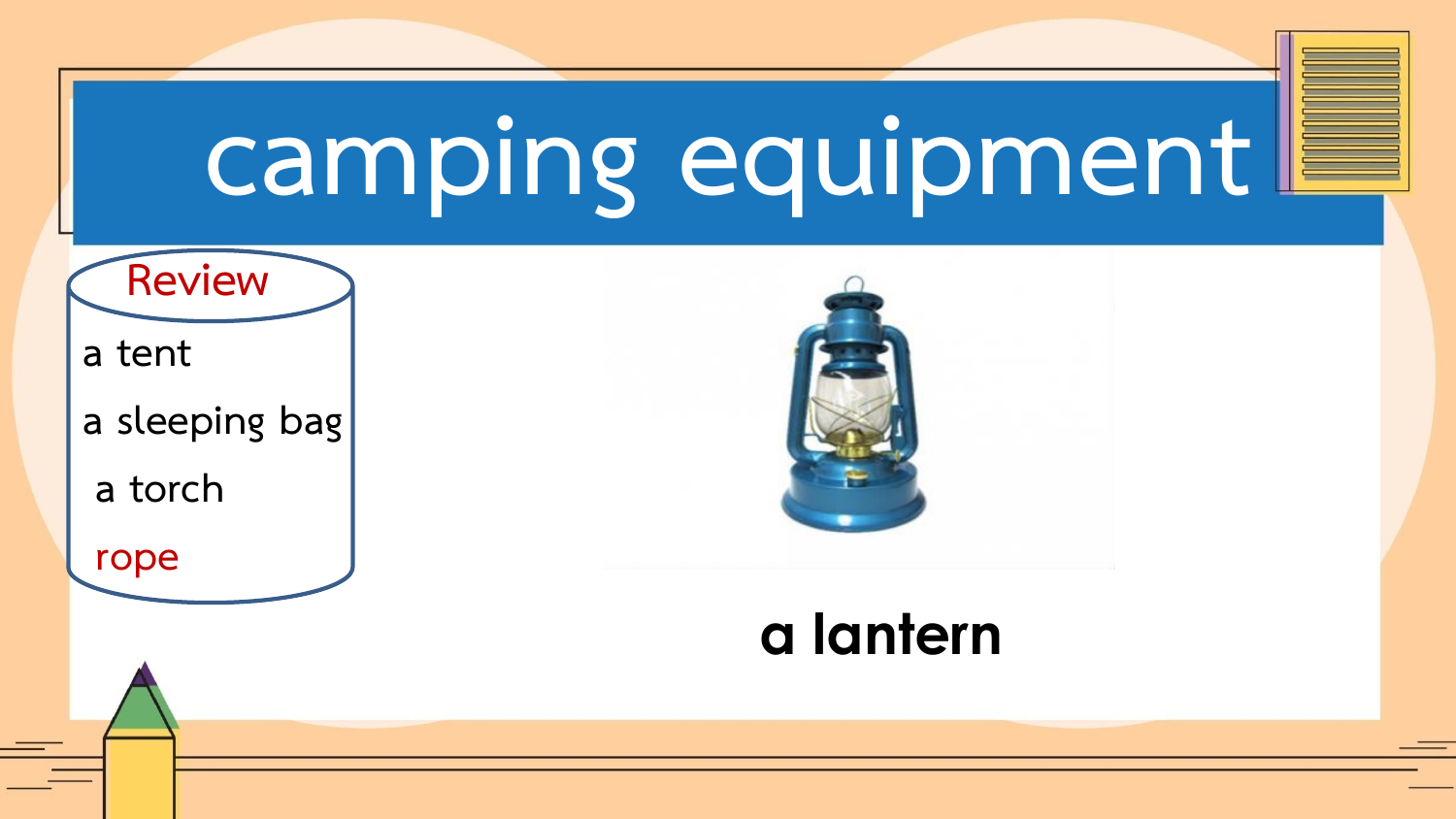**Review**

**a tent**

**a sleeping bag**

**a torch**

**rope**

**a lantern**



#### **a first aid kit**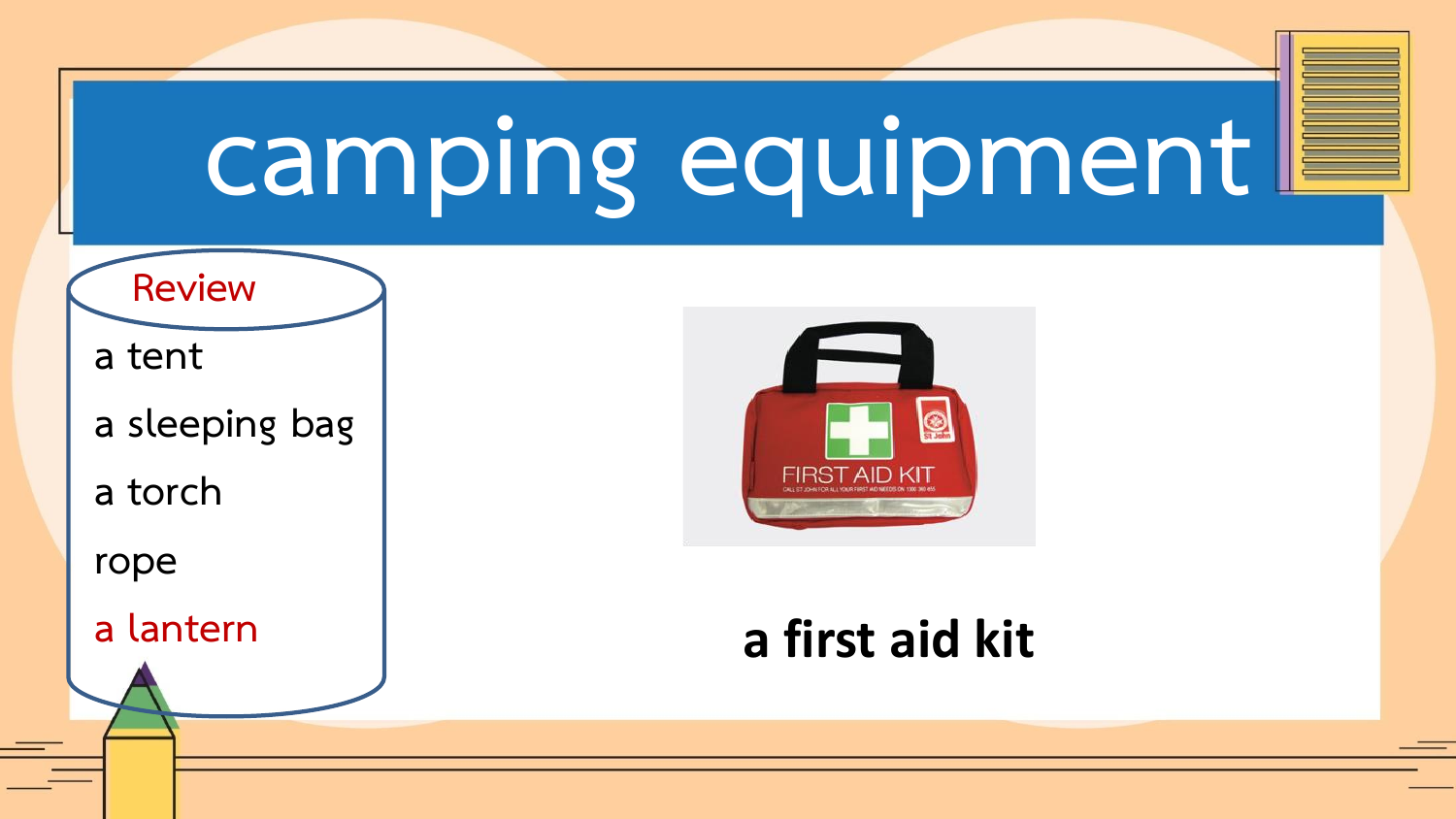

- **a tent**
- **a sleeping bag**
- **a torch / rope**
- **a lantern**
- **a first aid kit**



### **a backpack**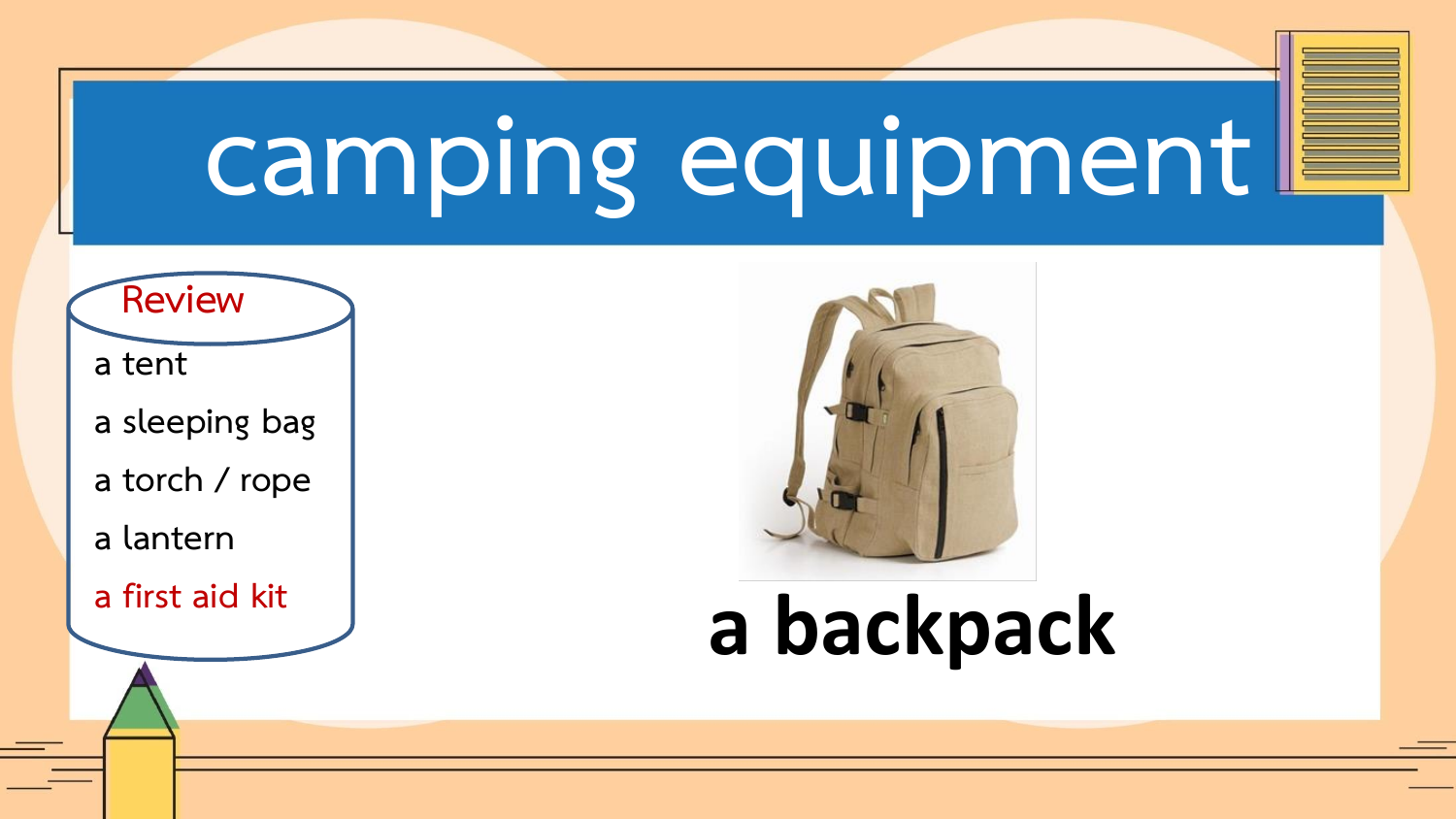#### **Review**

**a tent / a backpack**

**a sleeping bag** 

**a torch / rope**

**a lantern**

**a first aid kit**



**boots**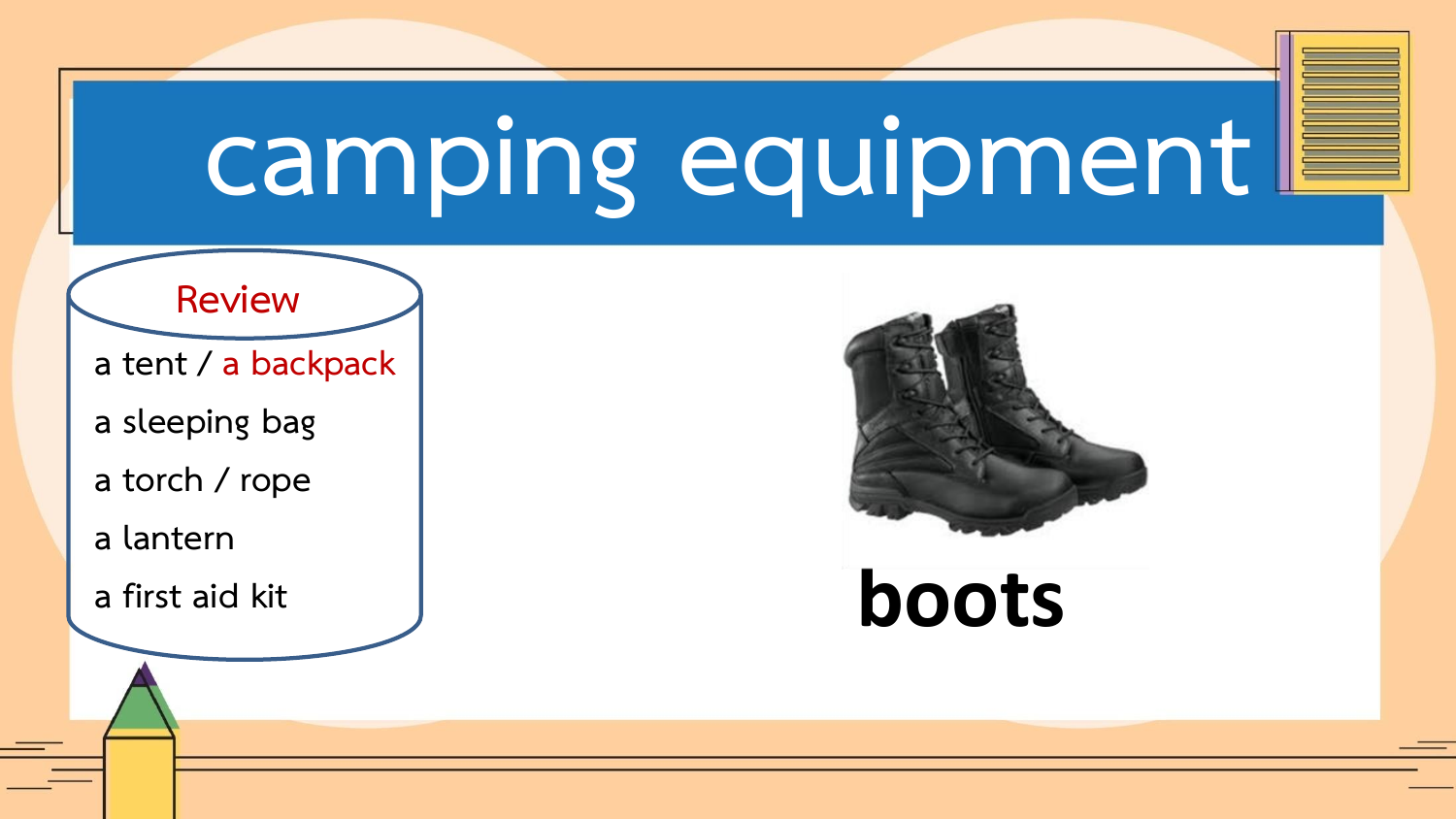#### **Review**

**a tent / a backpack**

- **a sleeping bag / boots**
- **a torch / rope**
- **a lantern**
- 



# **a first aid kit snack**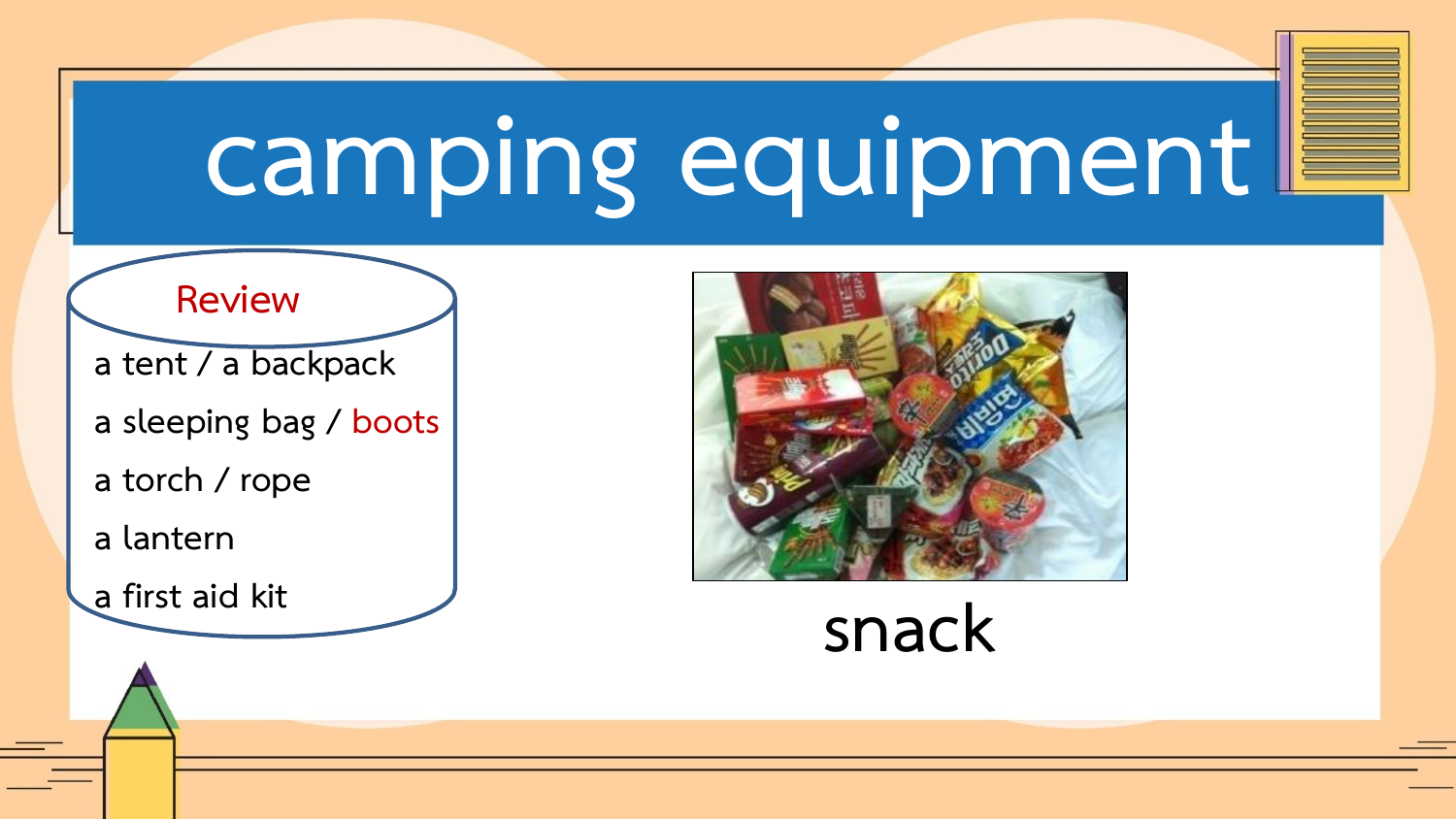#### **Review**

**a tent / a backpack**

- **a sleeping bag / boots**
- **a torch / rope / snack**
- **a lantern**
- 



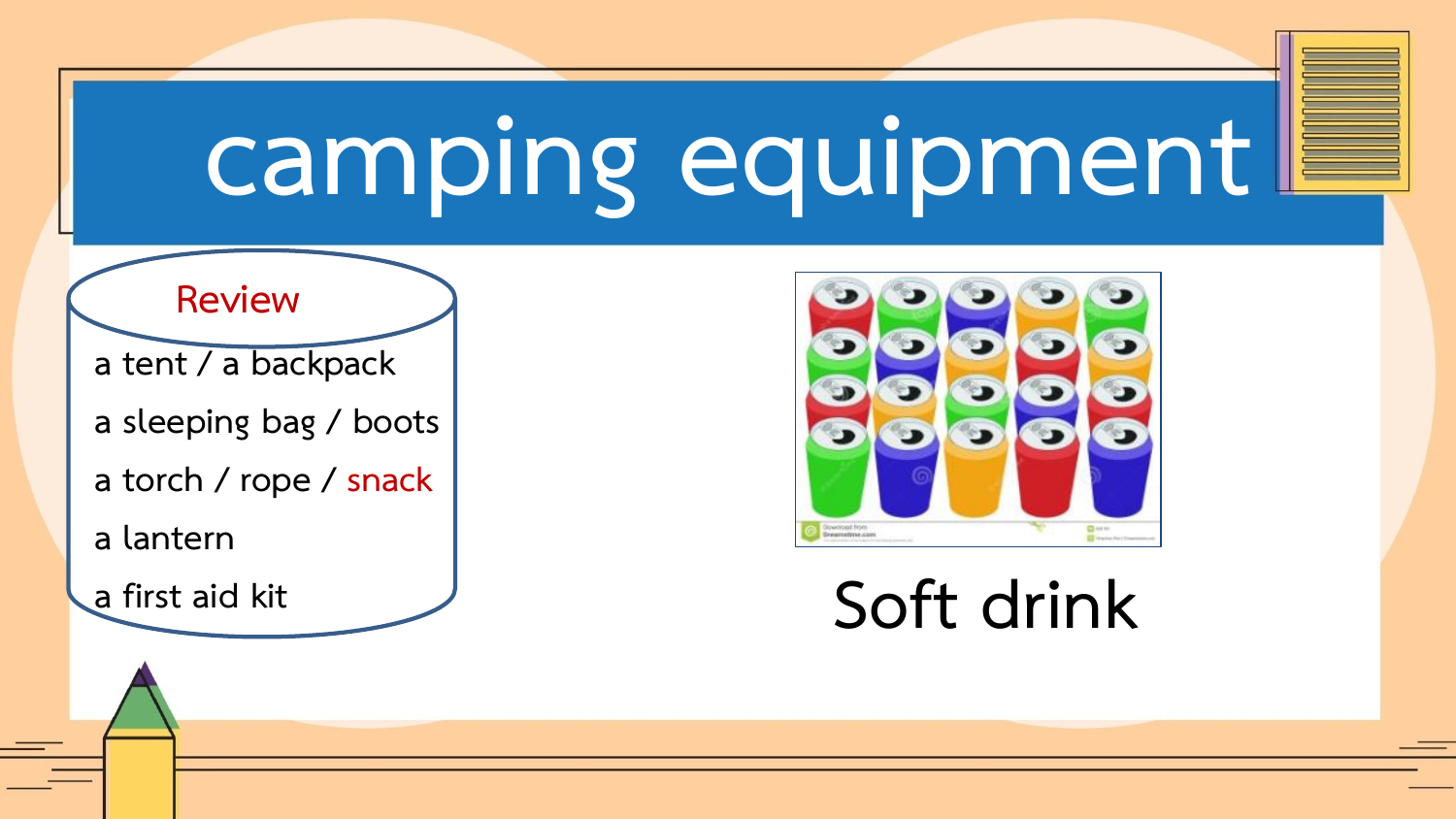#### **Review**

**a tent / a backpack**

- **a sleeping bag /boots**
- **a torch / rope / snack**
- **a lantern / soft drink**
- **a first aid kit**



### **canned food**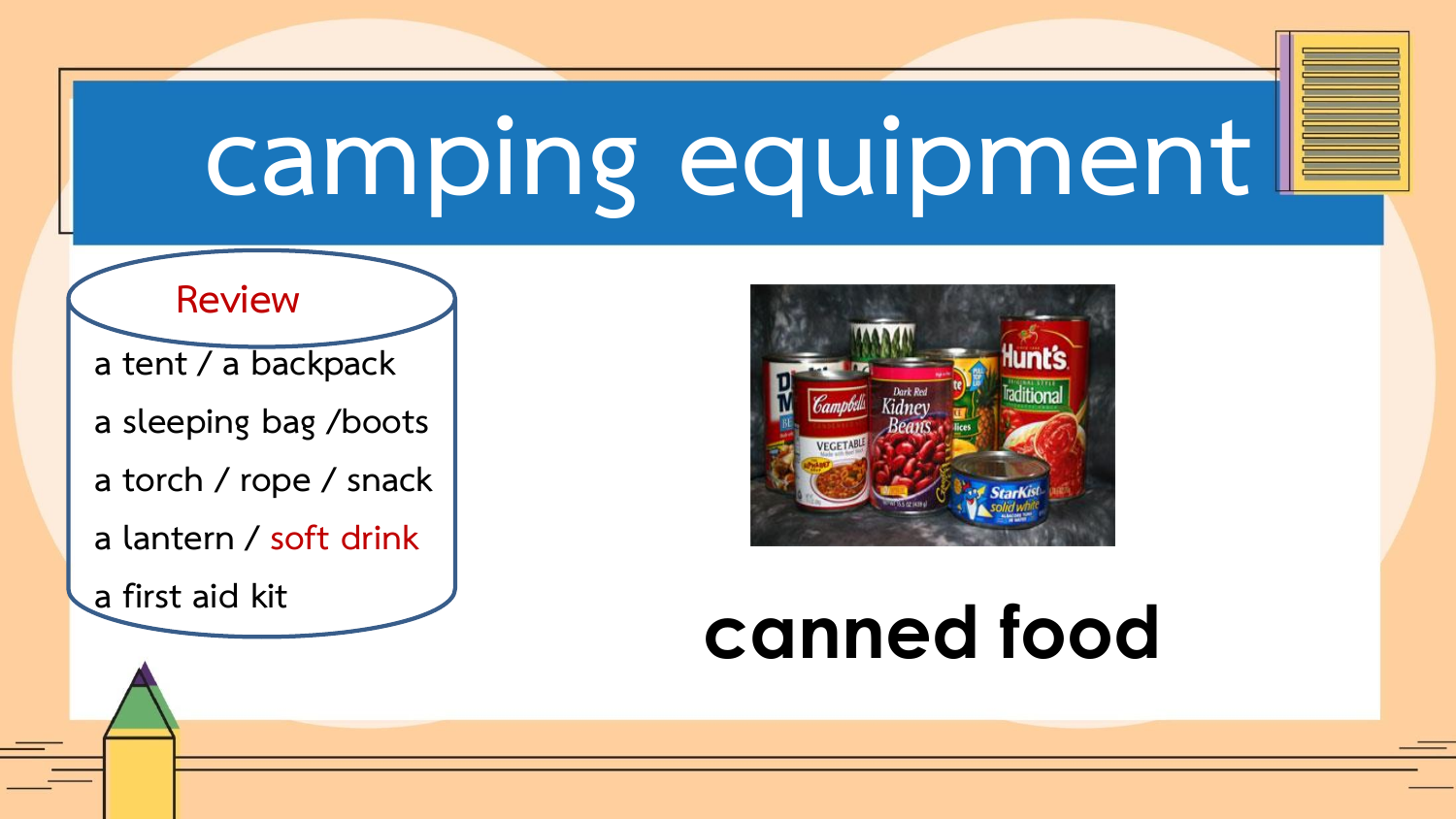#### **Review**

**a tent / a backpack**

**a sleeping bag /boots** 

**a torch / rope / snack**

**a lantern / soft drink**

**a first aid kit/**



### **canned food**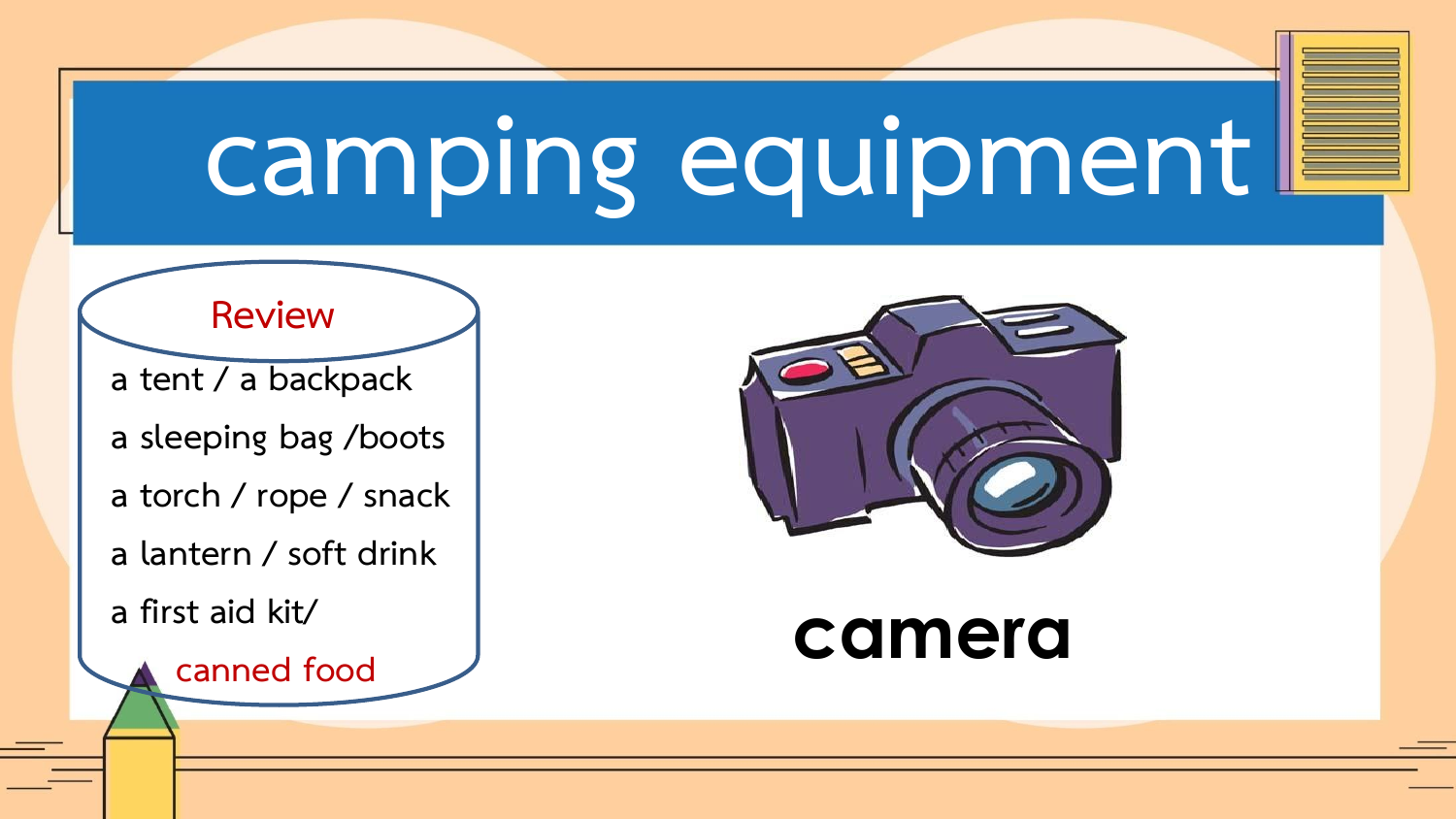# **ใบงำนที่ 2 Guess It!**

### **ขั้นตอนกำรท ำกิจกรรม**

1. จับคู่ช่วยกันอ่านประโยค ตีความ และตอบคำถาม ข้อ A-I ใน Part A

2. จับคู่ประโยคคำตอบจาก Part A กับรูปภาพใน Part B โดย เขียน A-I ลงใน

**Instructions:** A) Read the clues and answer the questions.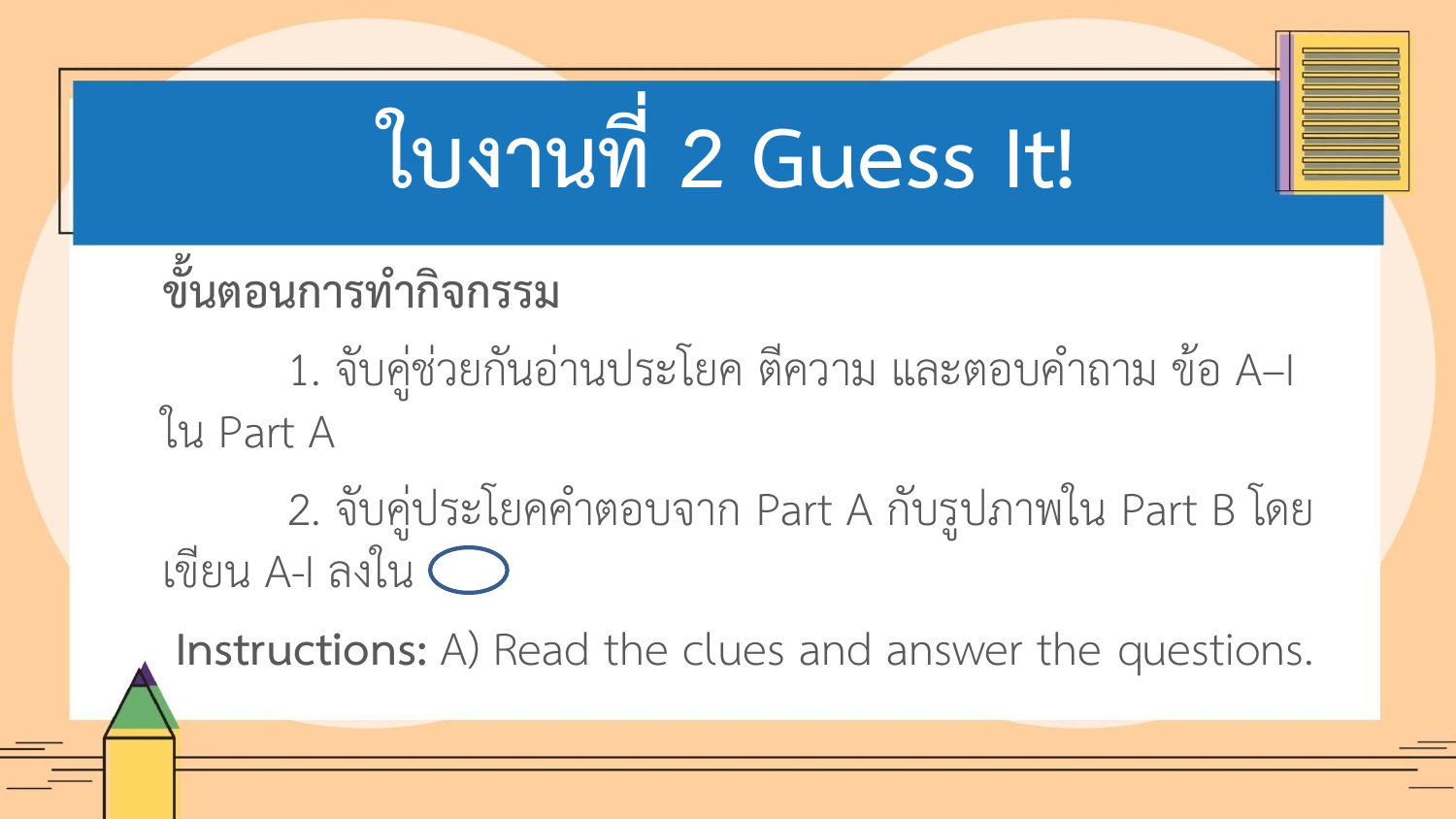



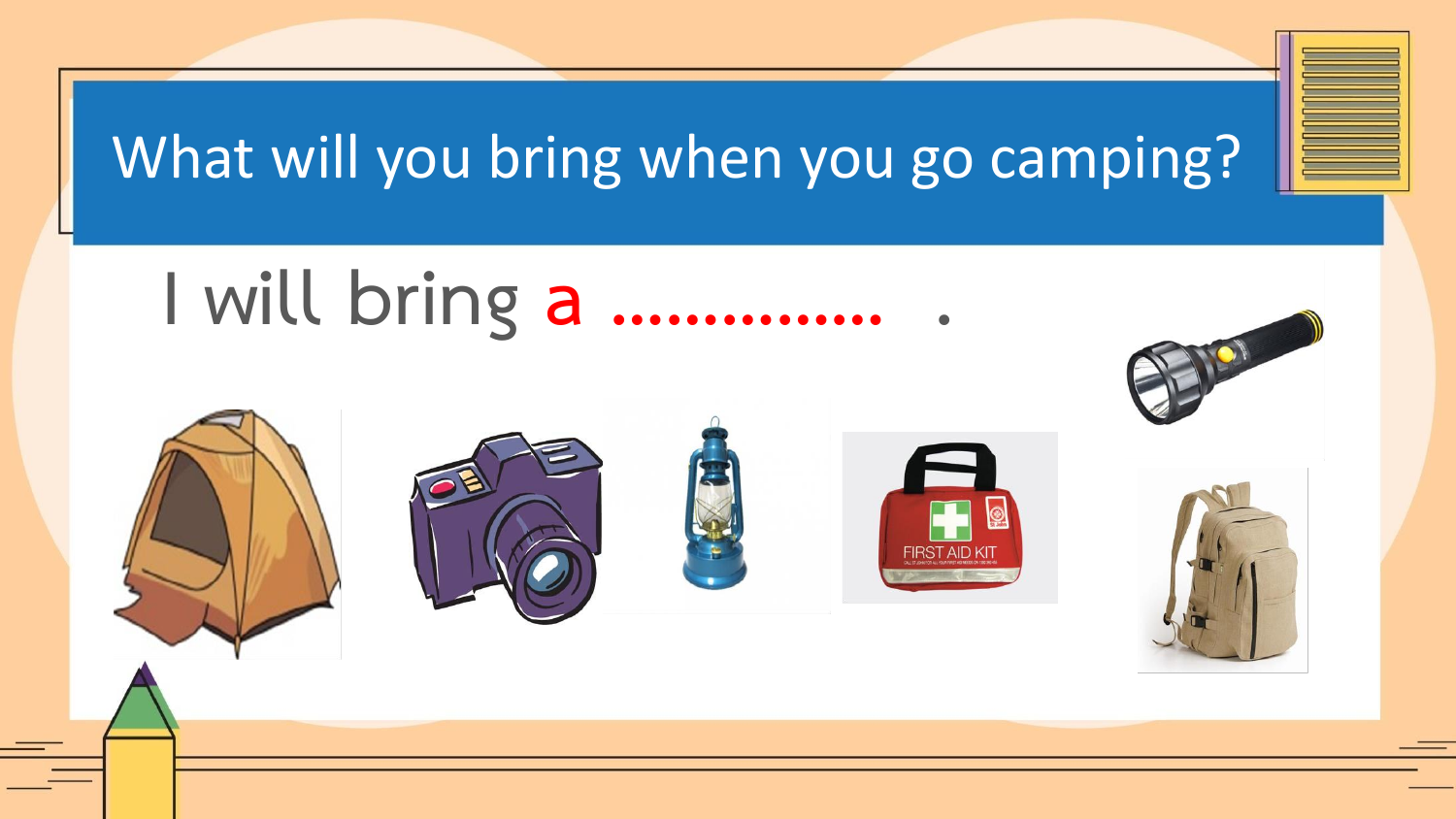### **I will bring some …………… .**







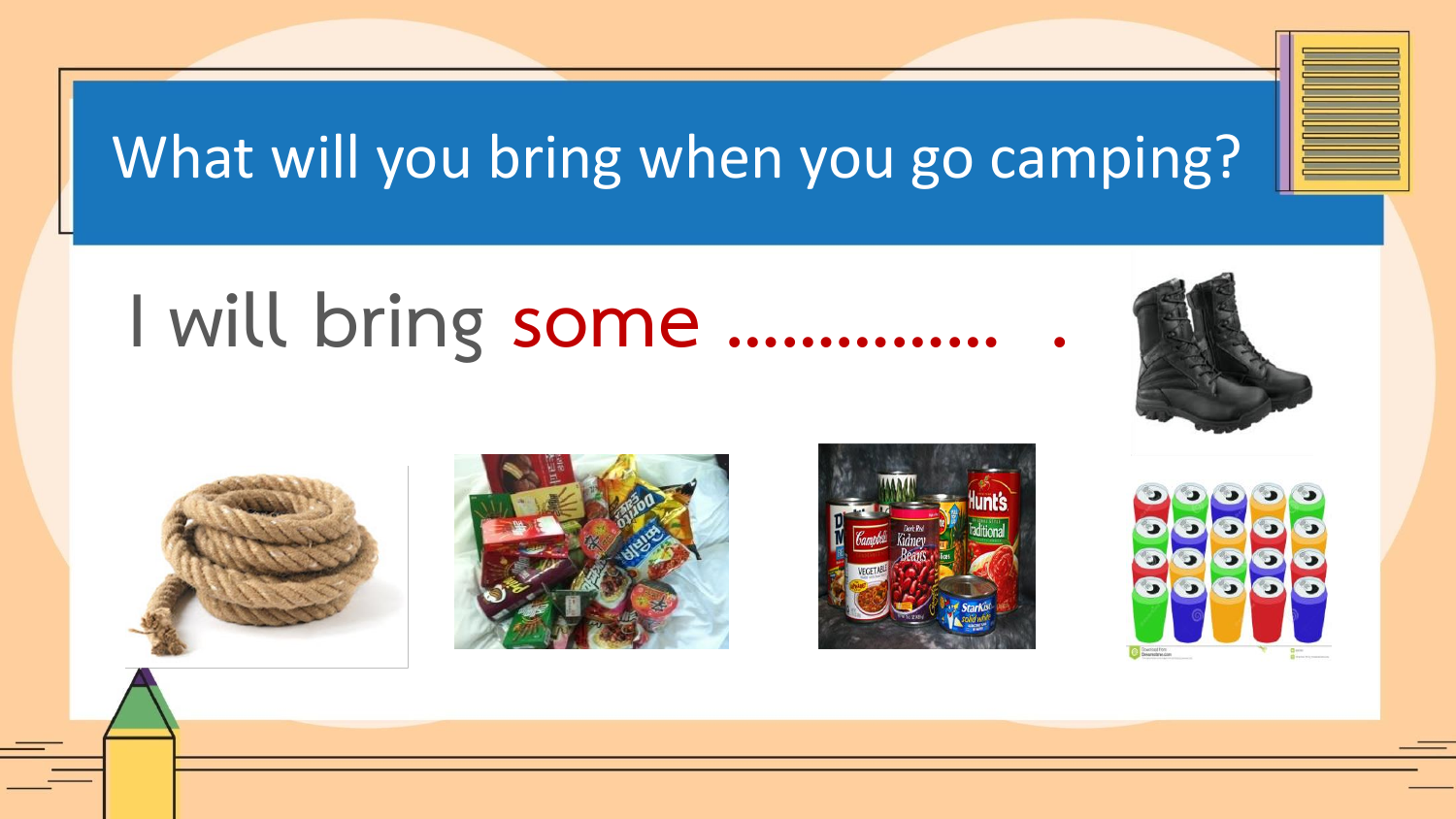#### **What + will + Subject +…………………..?**

#### **I will bring a tent.**

#### **Subject + will + Verb1 + a singular noun.**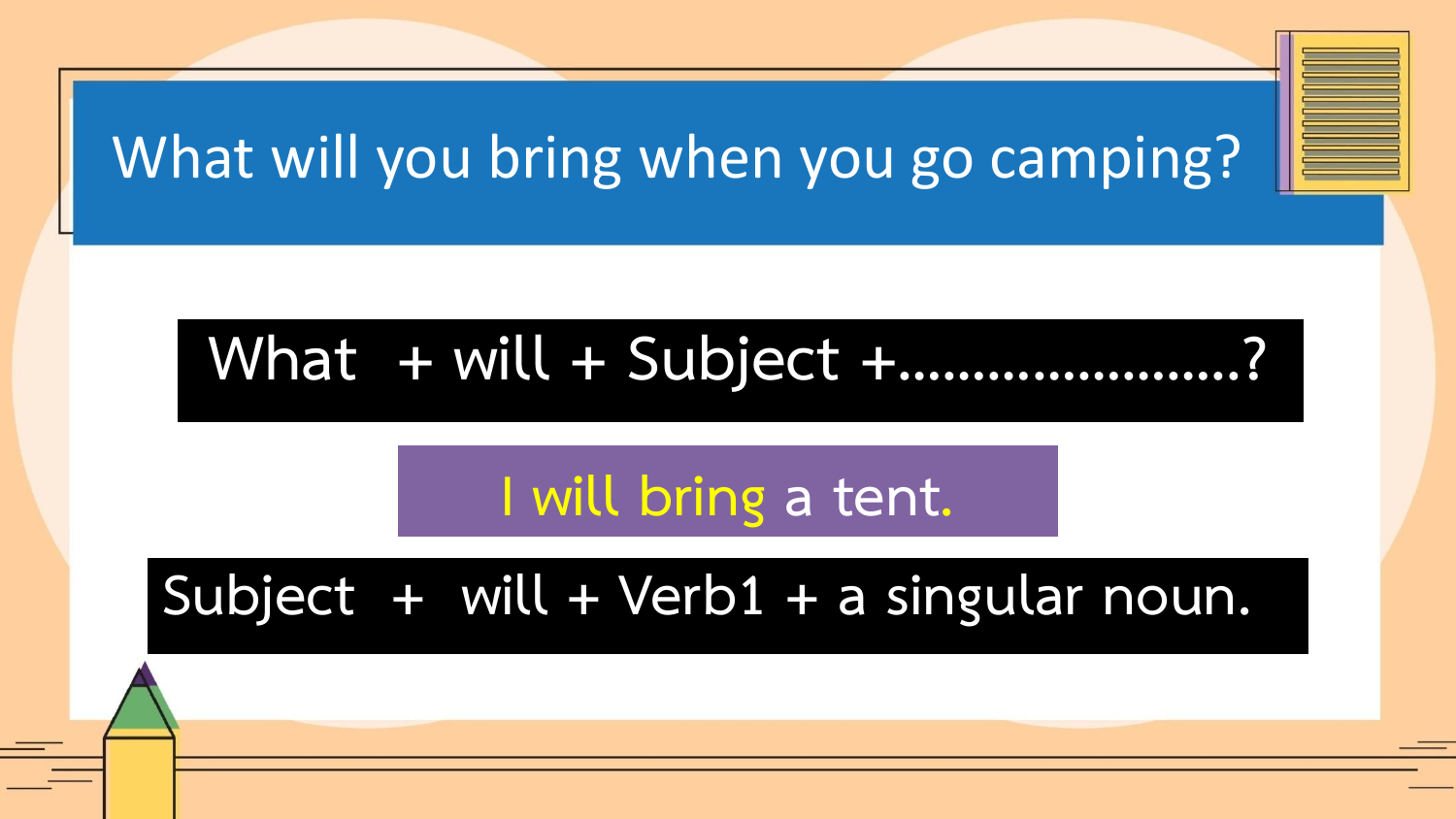#### **What + will + Subject +…………………..?**

**I will bring some rope.**

#### **Subject + will+Verb1 + some + uncountable noun.**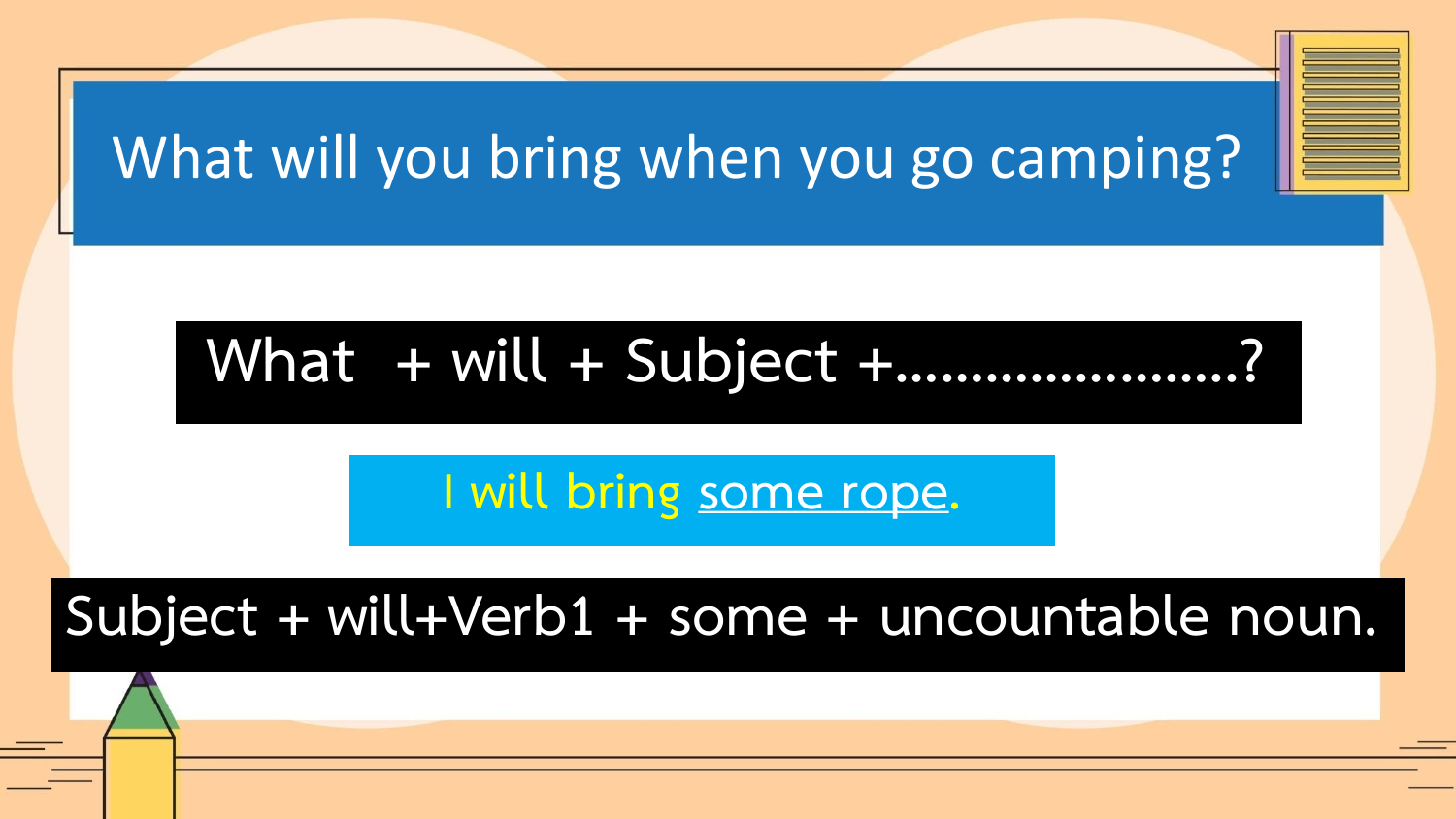#### **What + will + Subject +…………..?**

### **I will bring my boots.**

#### **Subject + will + Verb1 + plural noun.**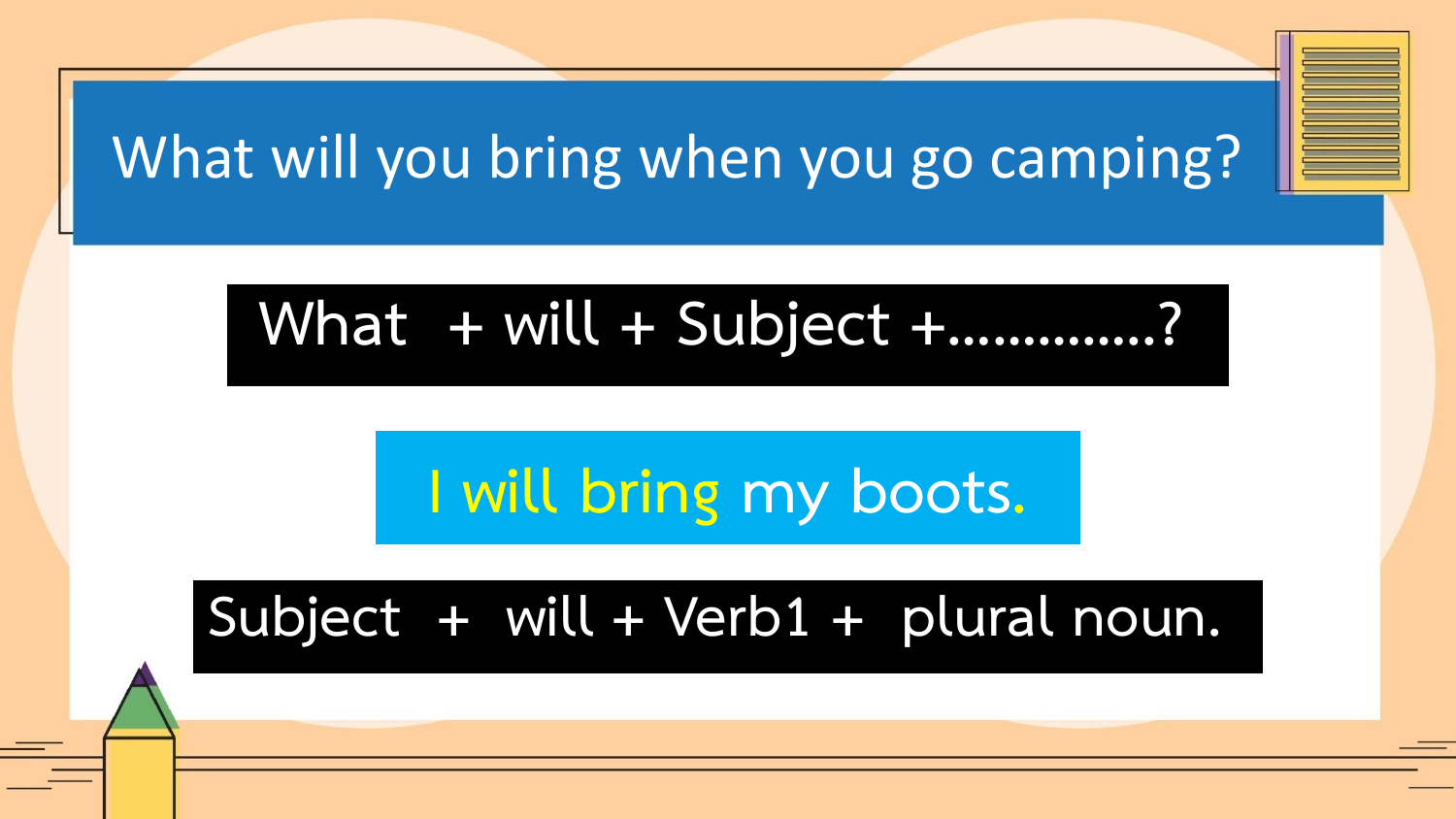## ใบงานที่1 Matching It!

- ี ซึ่นตอนการทำกิจกรรม
	- 1. ศึกษาคำศัพท์และรูปภาพ
- 2. จับคู่คำศัพท์กับรูปภาพโดยเขียนอักษร (A L) ลงใน ช่องว่างหน้าคำศัพท์

**Instructions:** Look and match.

ดูภาพและจับคู่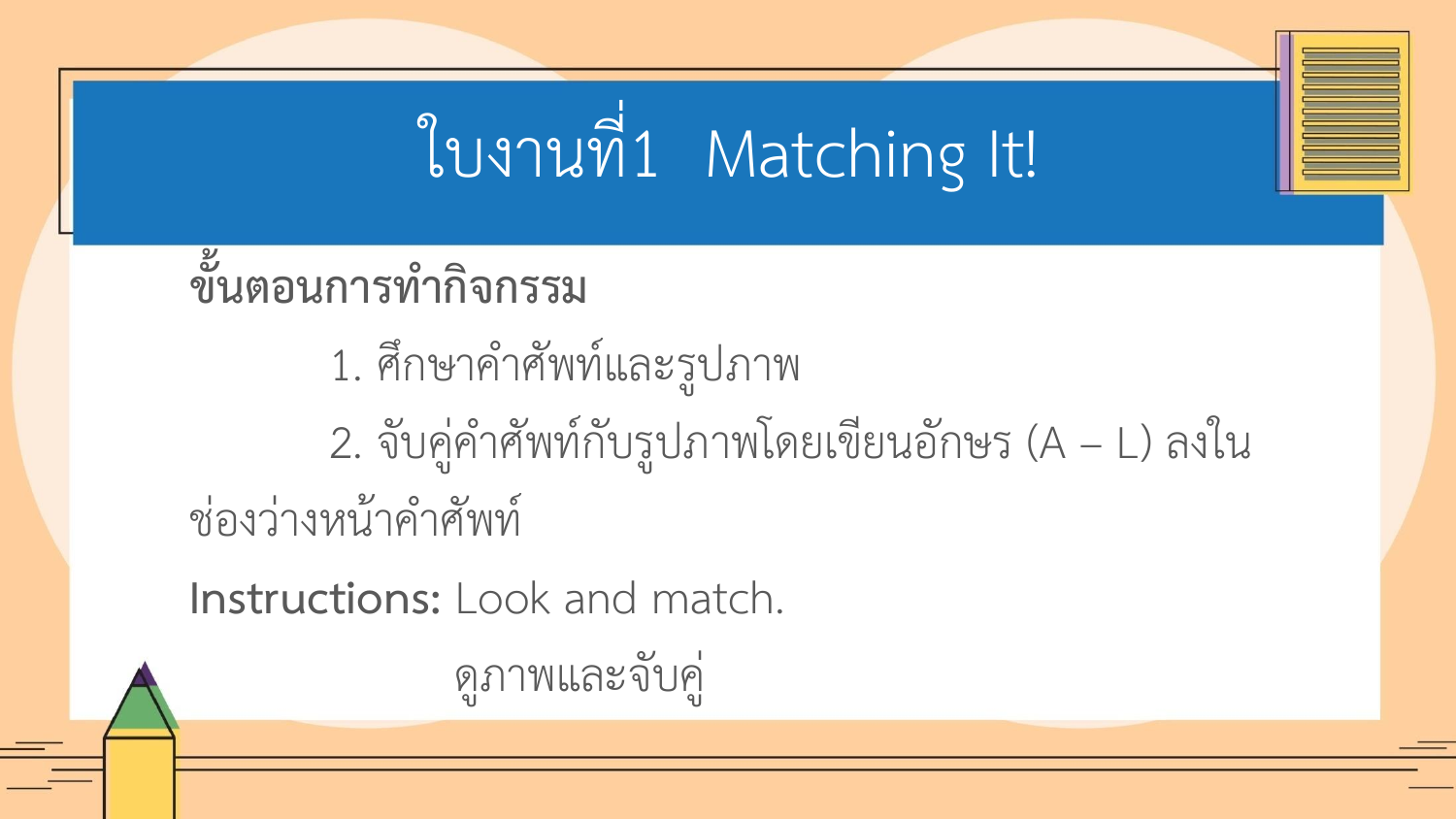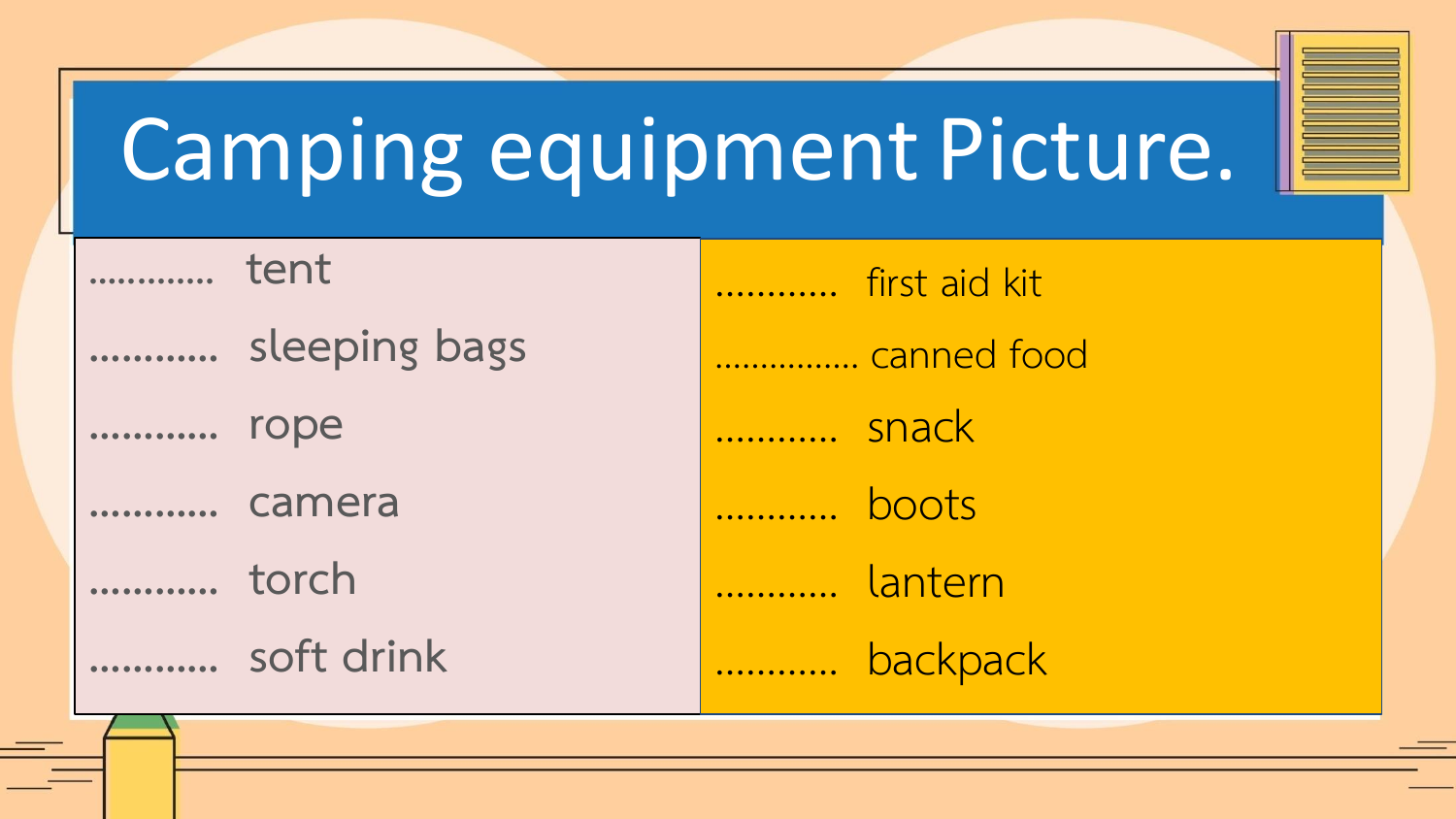## Camping equipment Picture.

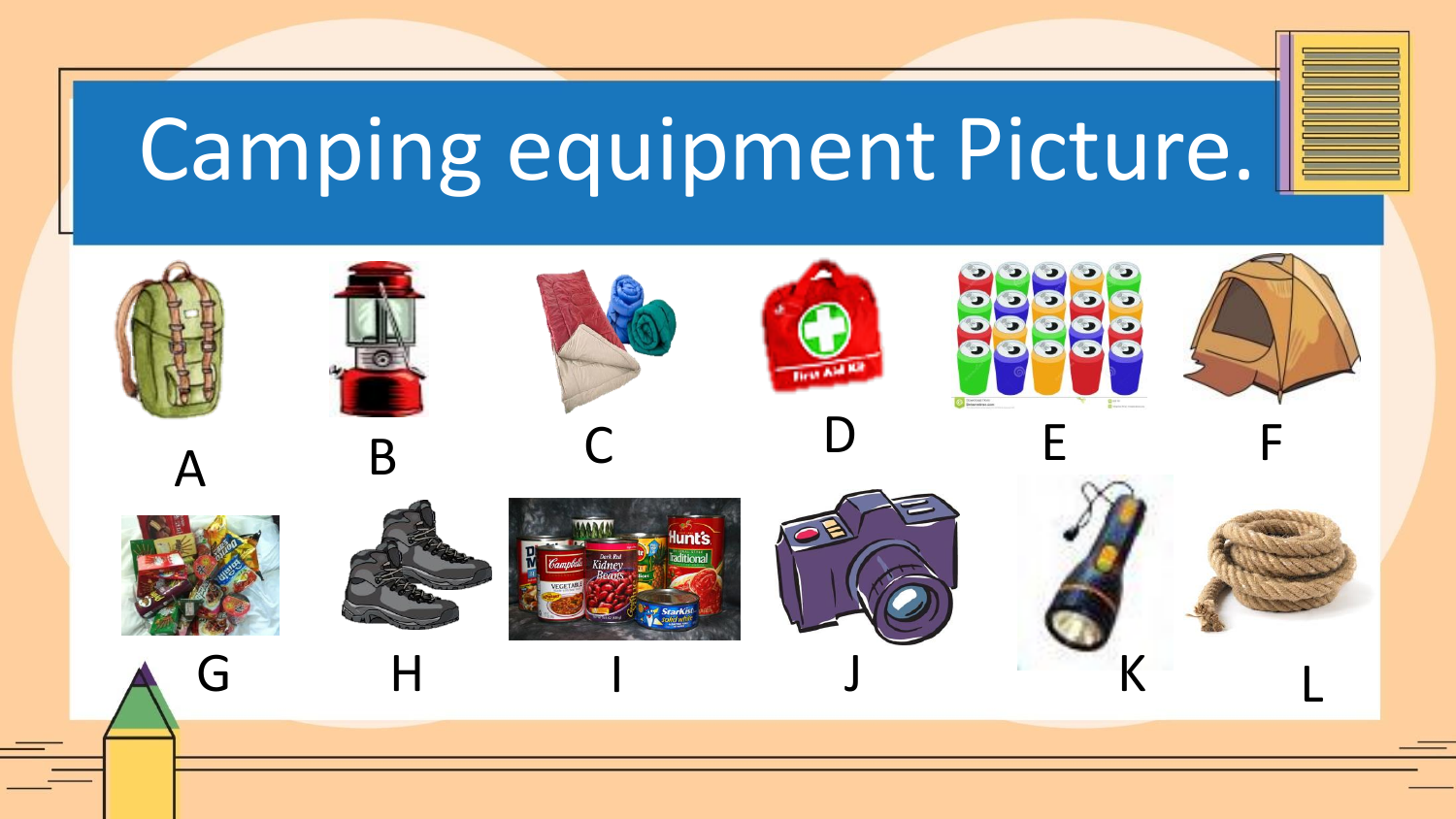# **ใบงำนที่ 2 Guess It!**

### ์ ขั้นตอนการทำกิจกรรม

**1. จับคู่ช่วยกันอ่ำนประโยค ตีควำม และตอบค ำถำม ข้อ A–I ใน Part A**

**2. จับคู่ประโยคค ำตอบจำก Part A กับรูปภำพใน Part B โดย เขียน A-I ลงใน**

**Instructions: A) Read the clues and answer the questions.**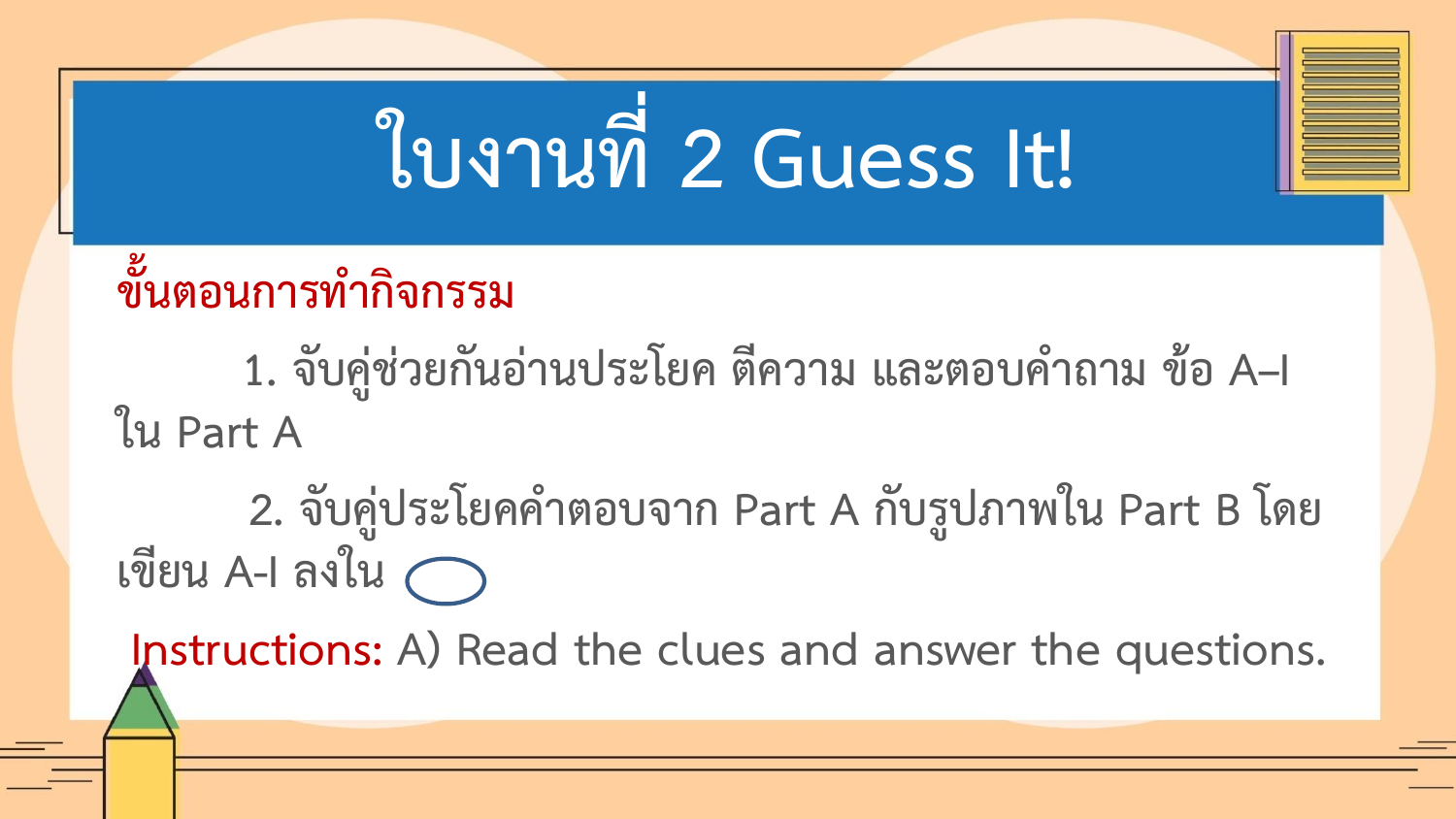### **A. You stay in it when you go camping.**

## **What is it?**

#### **It's a tent.**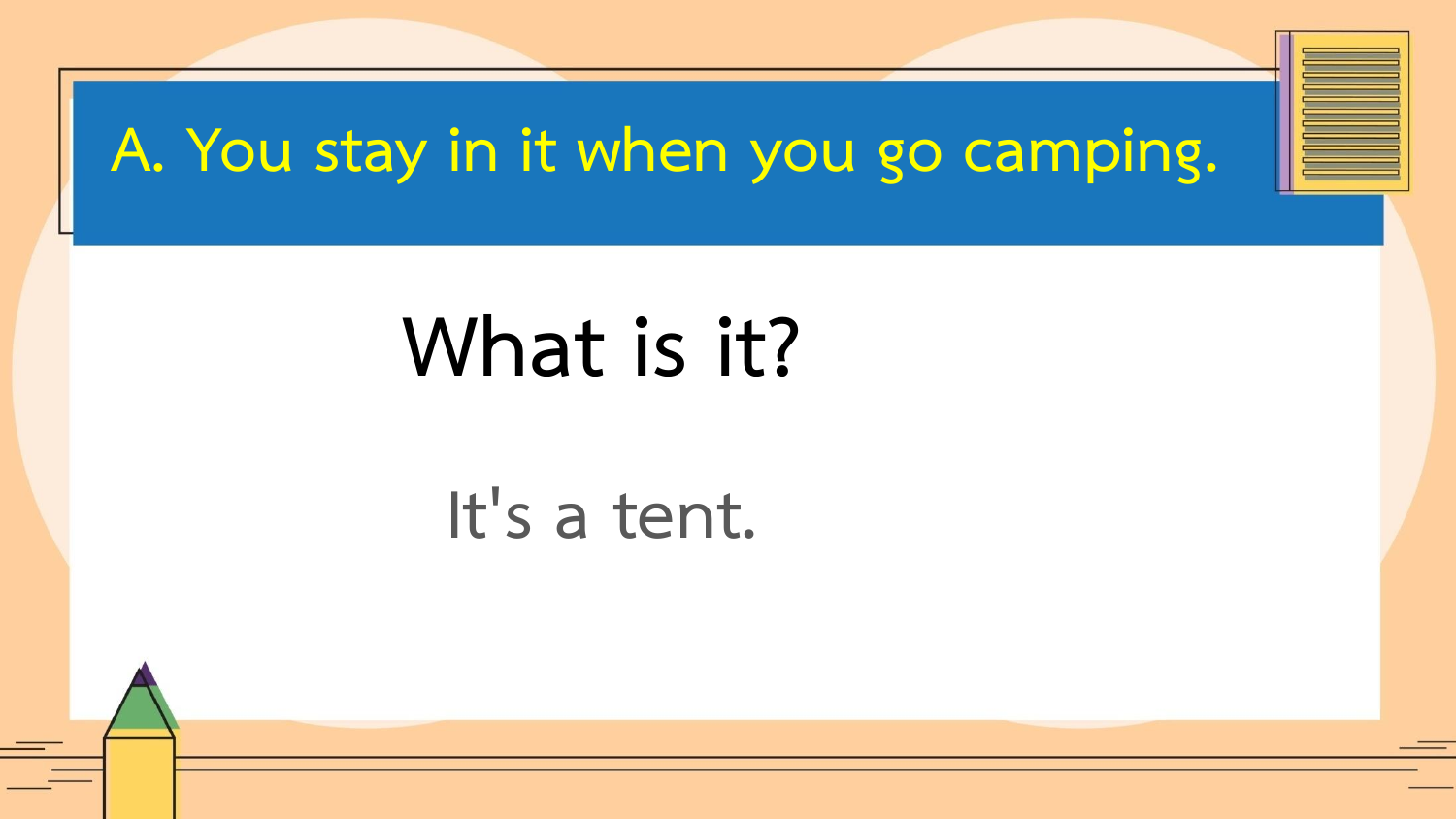#### **B. It's small and long. You use it to see at night.**

### **What is it?**

#### **It's a torch.**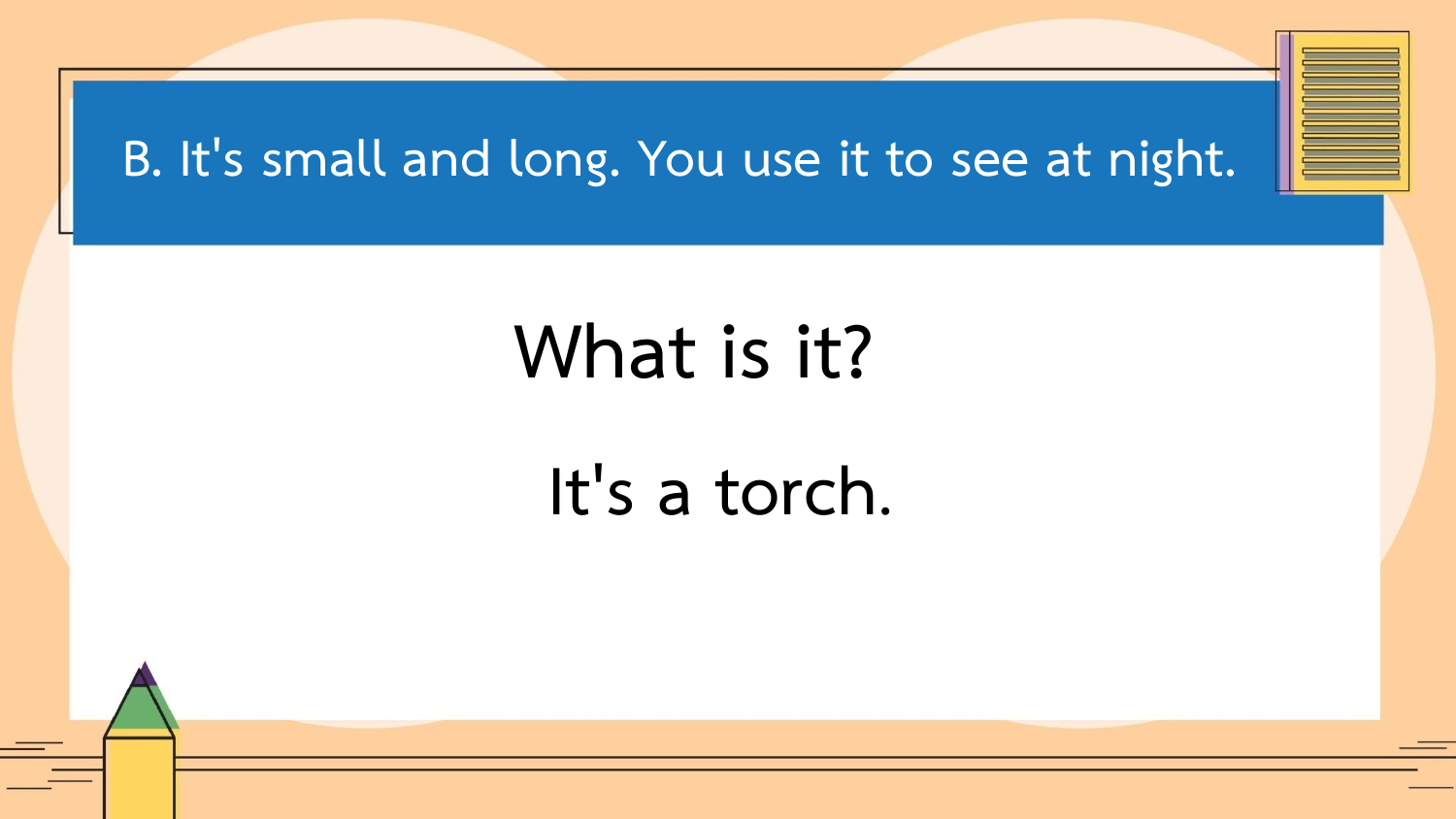#### **C. You sleep in it inside or outside the tent.**

### **What is it?**

### **It's a sleeping bag.**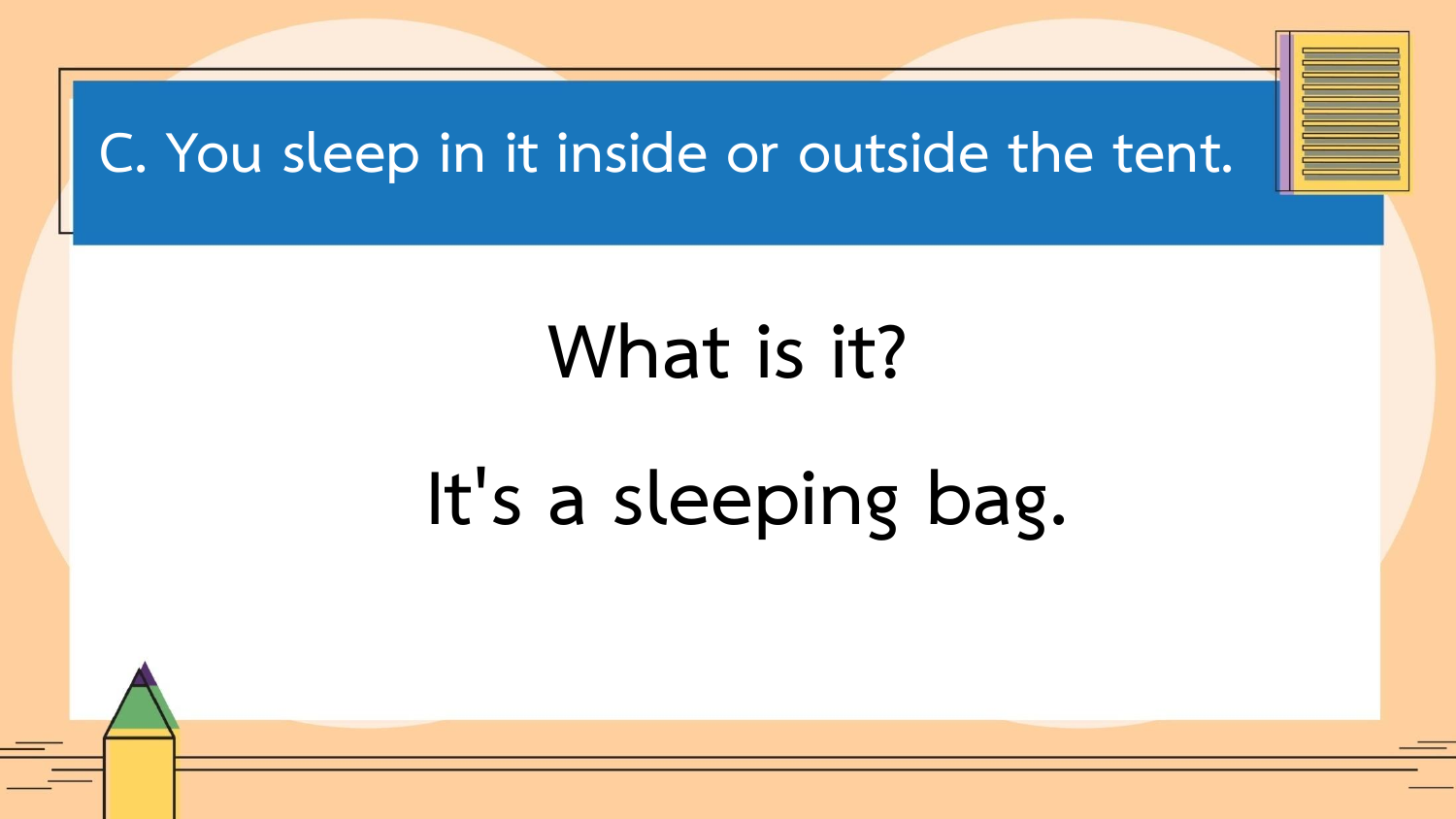**D. You put your clothes in it. You carry it on your back.** 

# **What is it?**

## **It's a backpack.**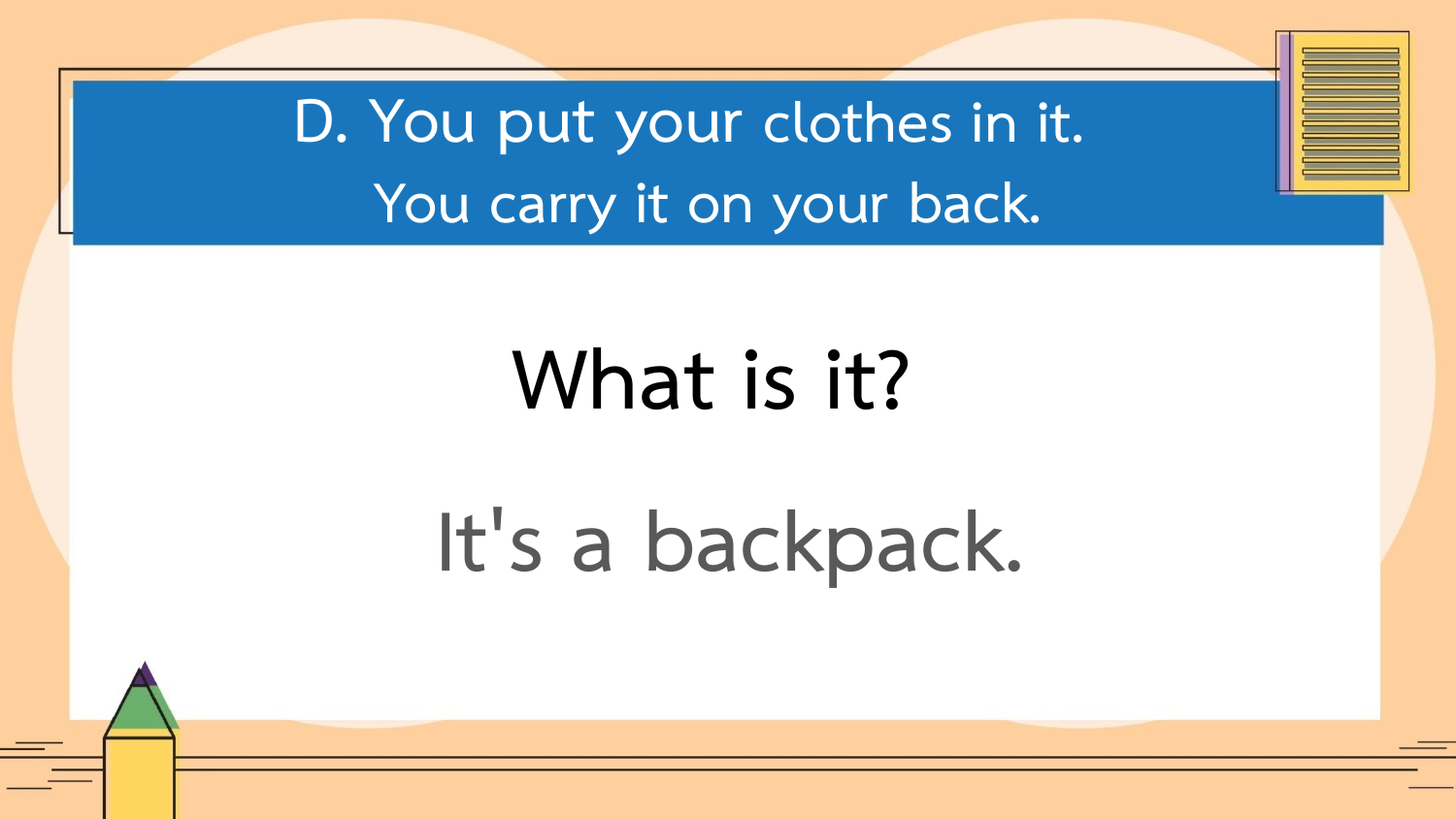### **E. You wear these when you go walking or hiking.**

#### **What are they?**

### **They're boots.**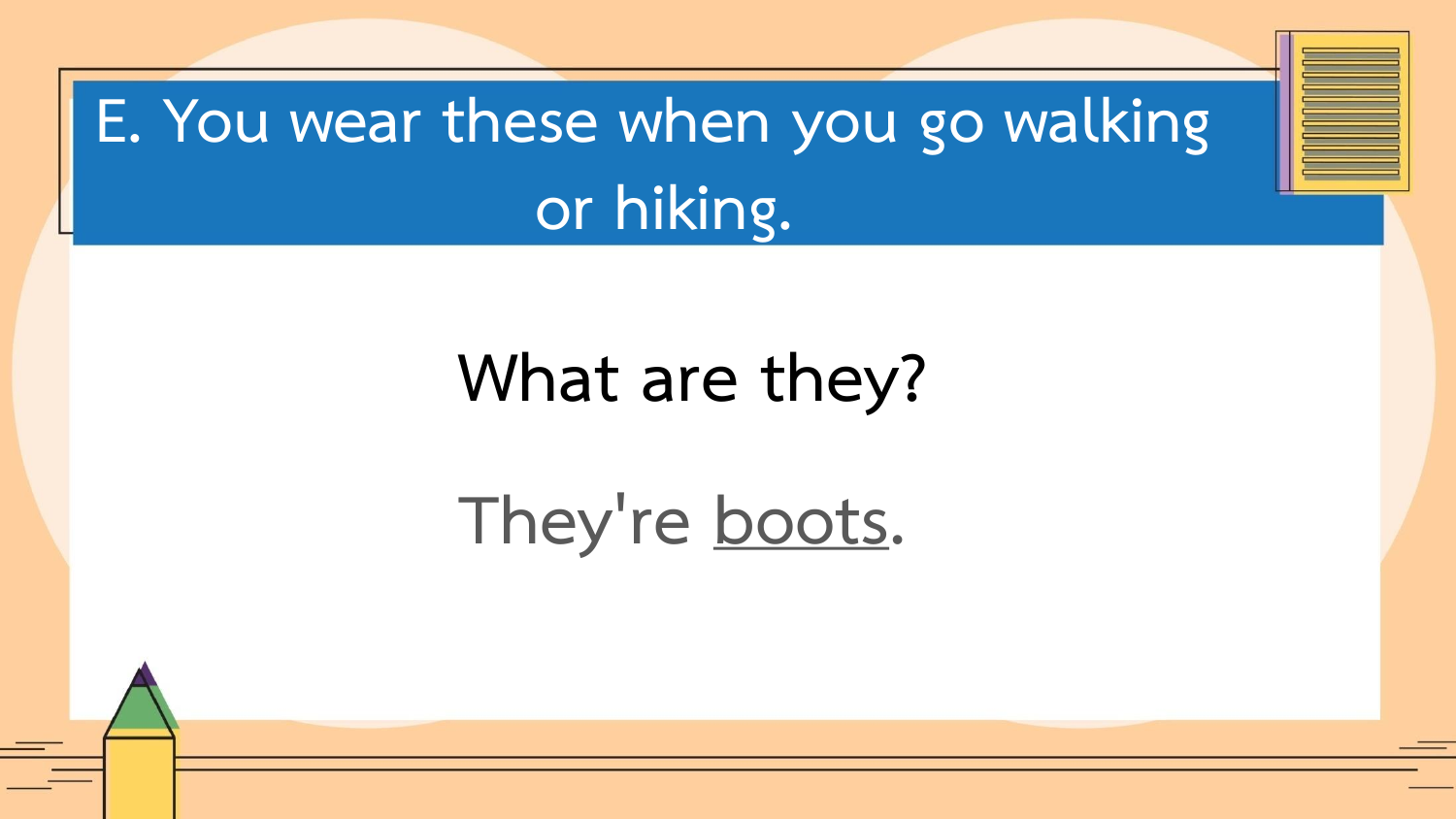#### **F. It's a kind of lamp. It's bigger than a torch.**

### **What is it?**

#### **It's a lantern.**

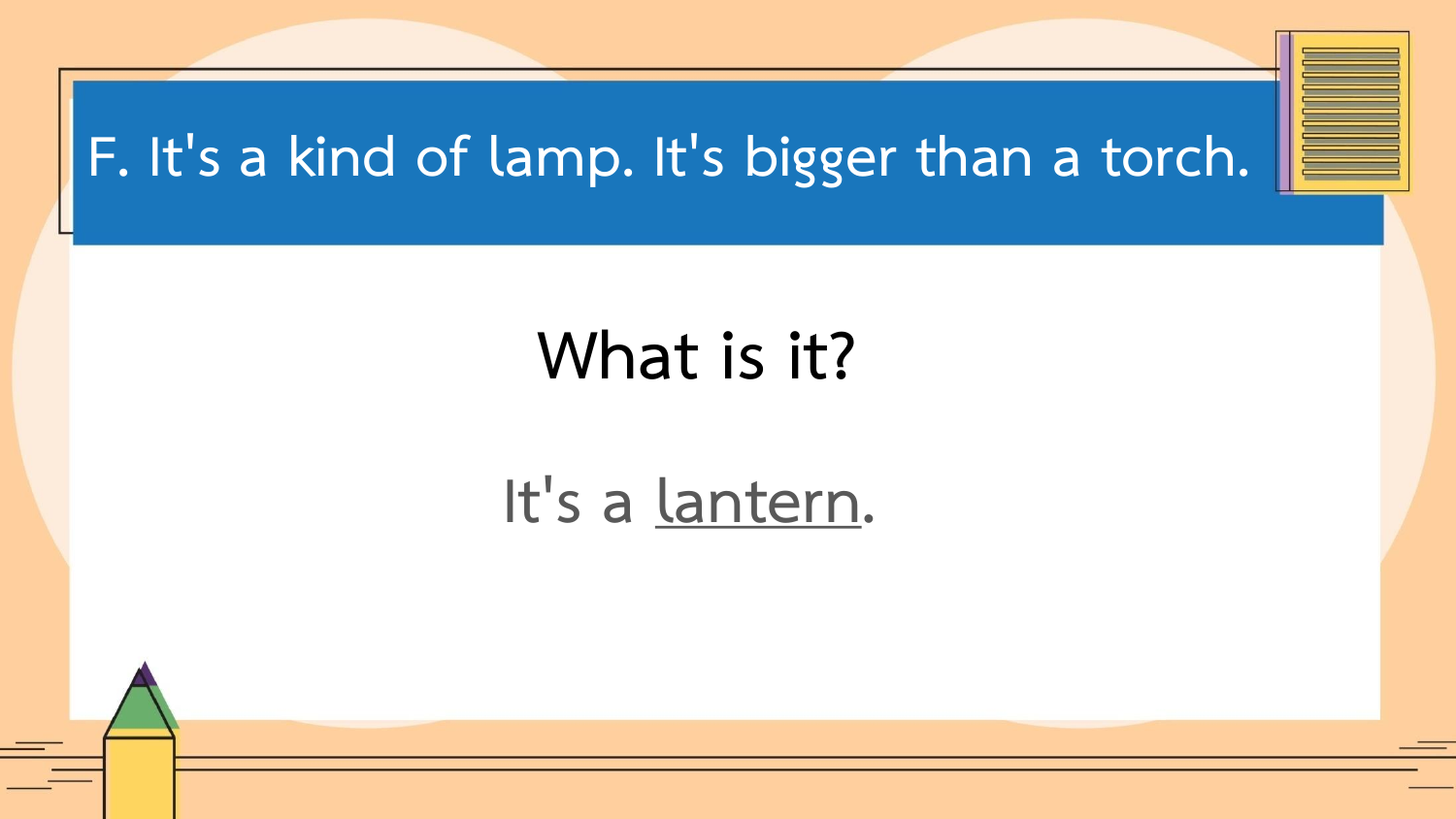**G. You use it when someone is sick or gets hurt.** 

#### **What is it?**

#### **It's a first aid kit.**

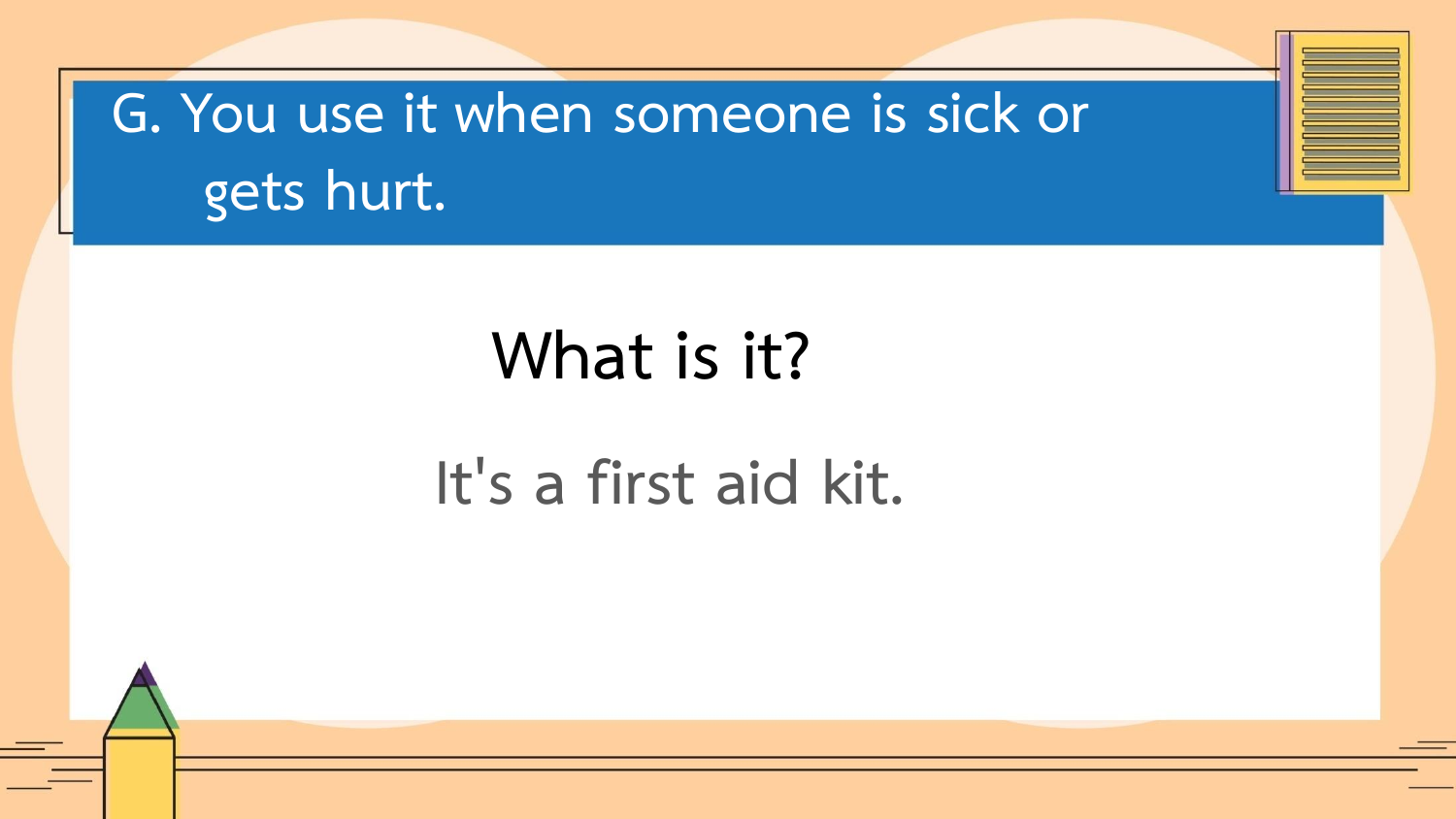#### **H. You use it when you tie things.**

### **What is it?**

#### **It's rope.**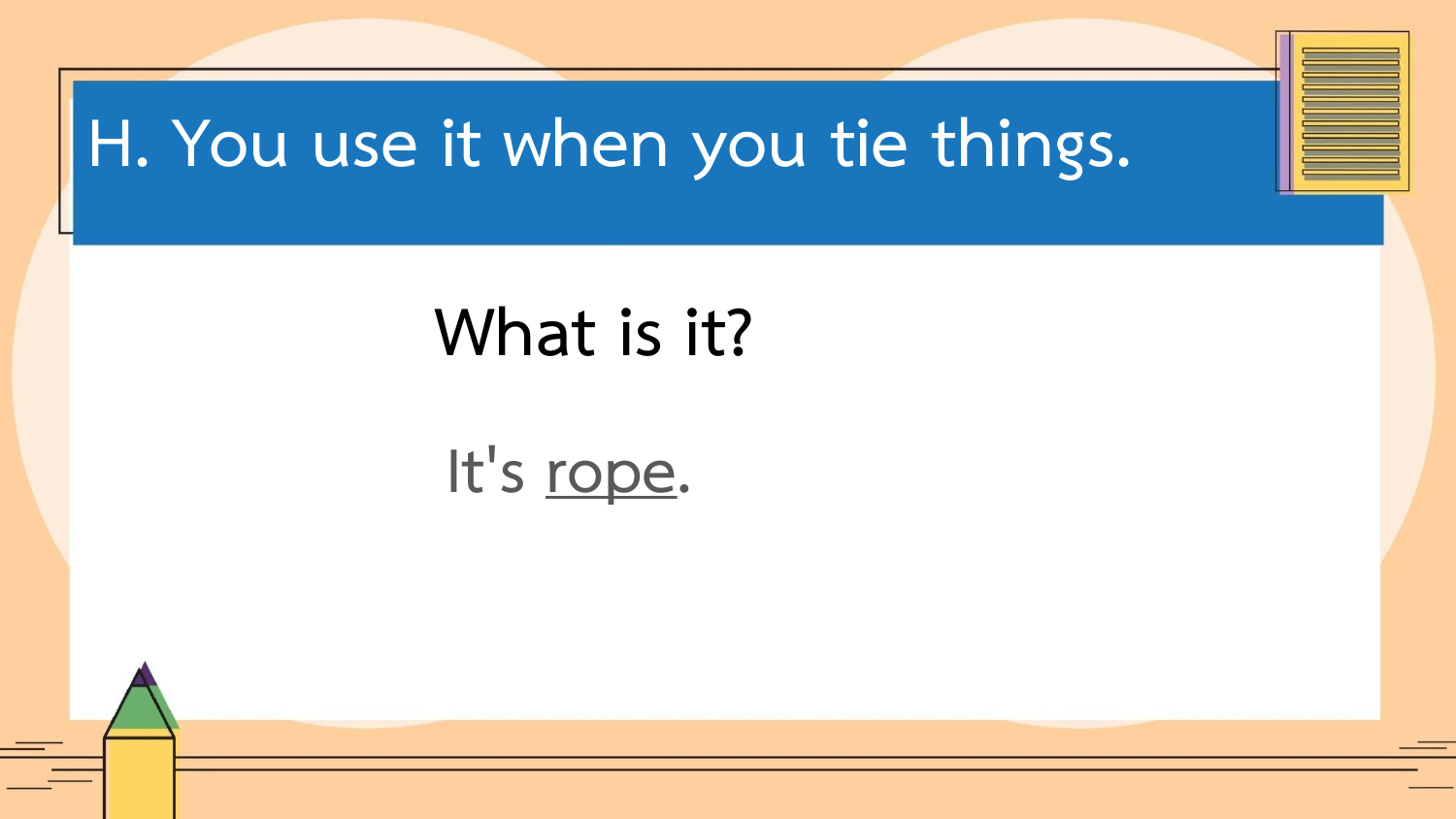### **I. You use it when you take photos.**

#### **What is it?**

#### **It's a camera.**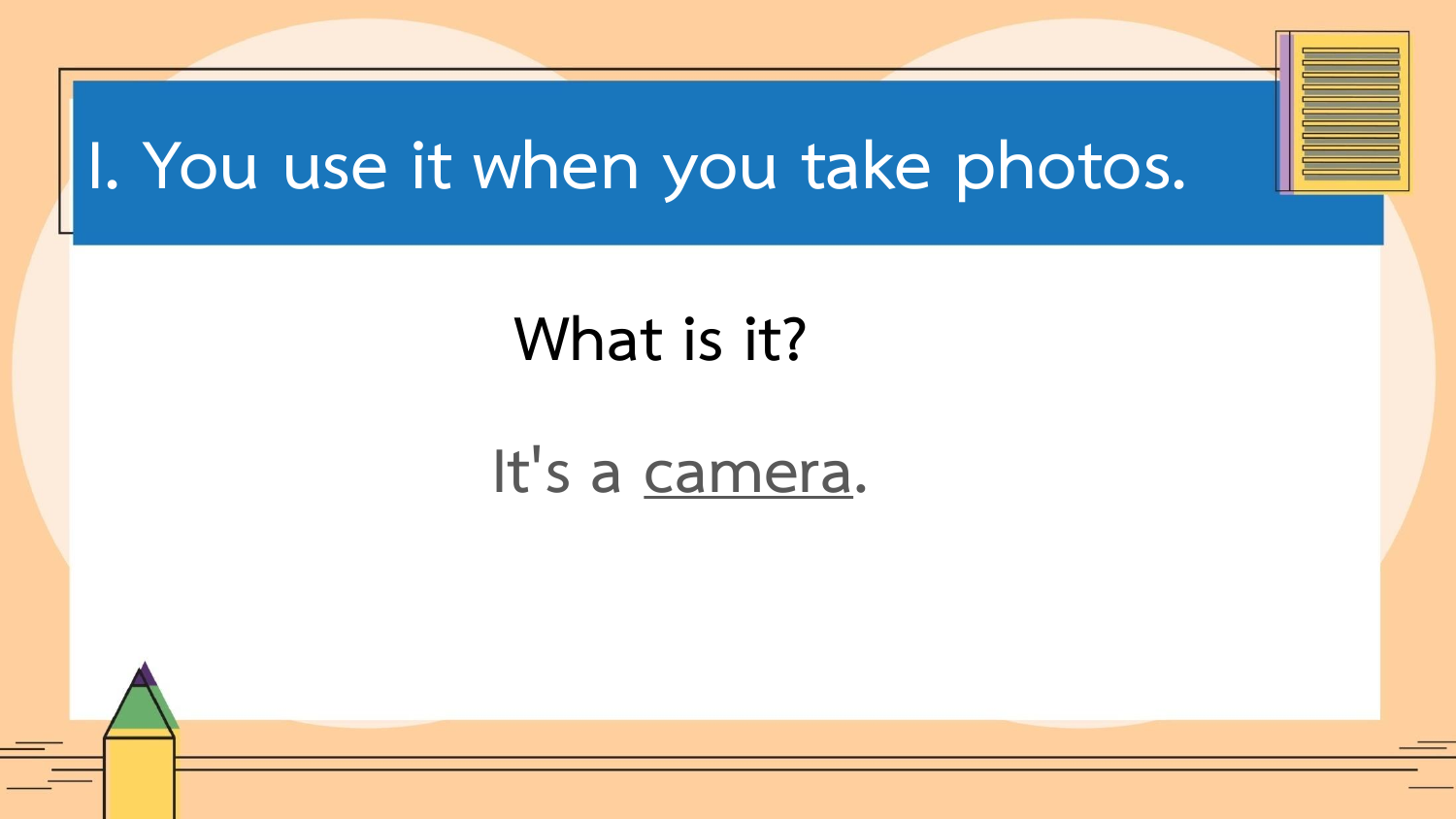### B) Match the sentences with the pictures.